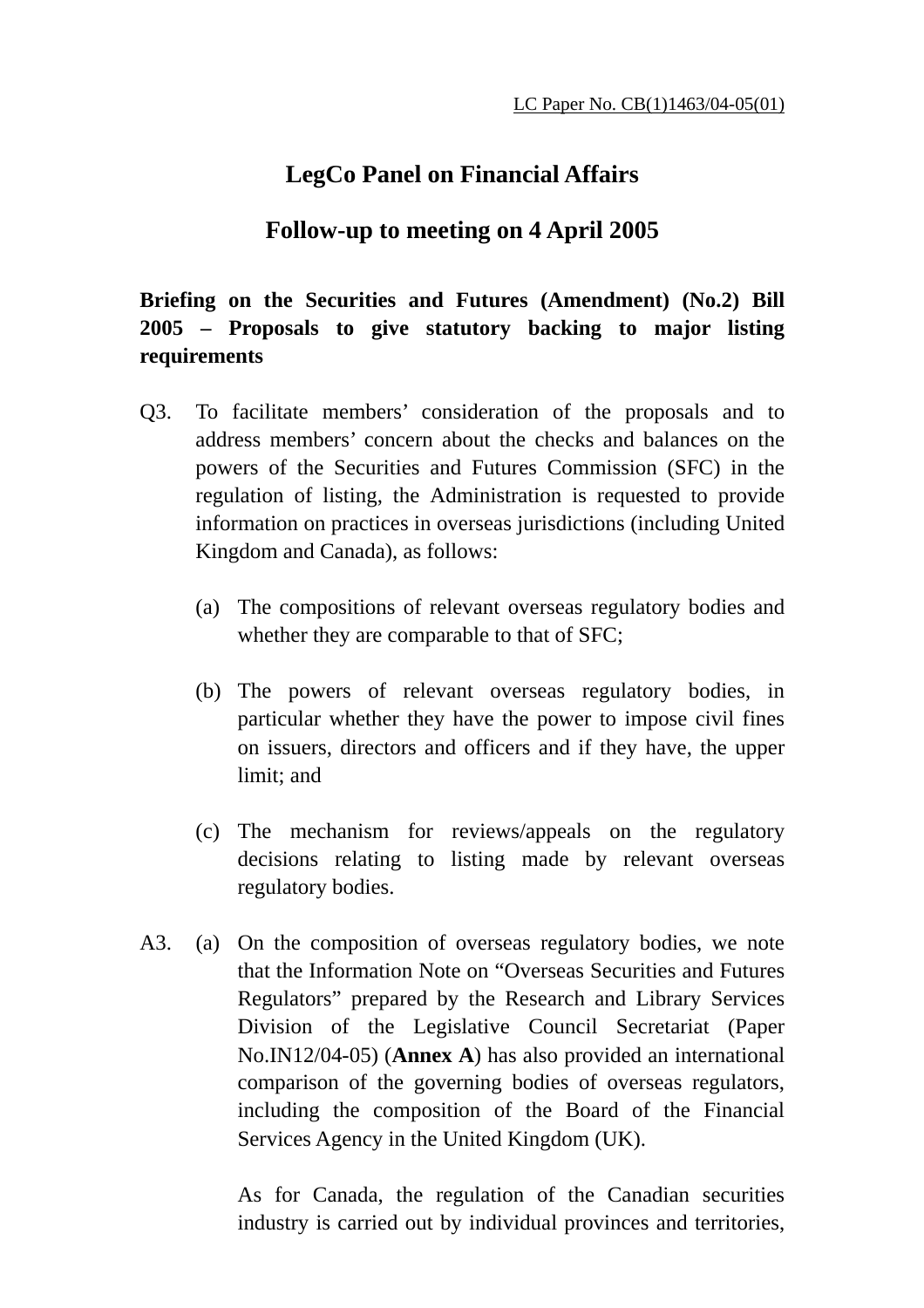each of which has its own securities regulator. We have chosen to look at the Ontario Securities Commission in view of the fact that the majority of Canada's equity trading is done at Toronto.

According to information provided by Hong Kong's Securities and Futures Commission (SFC), the Ontario Securities Commission consists of at least 9 and not more than 14 commissioners. These commissioners are appointed by the Lieutenant Governor in Council for a term not exceeding 5 years. Currently, the board consists of 11 members, including 3 executive members and 8 non-executive members.

We understand from SFC that the National Securities Market Commission in Spain is headed by an Executive Board which comprises a president, a vice president, 5 committee members and a secretary, all of whom are appointed by the government.

Whether the compositions of overseas regulatory bodies are comparable to that of SFC had been discussed by Members at the meeting of the LegCo Panel on Finance Affairs on 3 January 2005. The differences in regulatory structures among various regulators had been noted.

- (b) Information on the sanctioning powers, including the power to impose fines on issuers, directors and officers, of the regulatory bodies in Canada, the United States (US), Spain, UK, Australia, and Singapore provided by SFC is at **Annex B**.
- (c) Information on the mechanism for reviews/appeals on the listing-related decisions made by the regulators in Canada, US, Spain, UK, Australia, and Singapore provided by SFC is at **Annex C**.

Financial Services Branch Financial Services and the Treasury Bureau 5 May 2005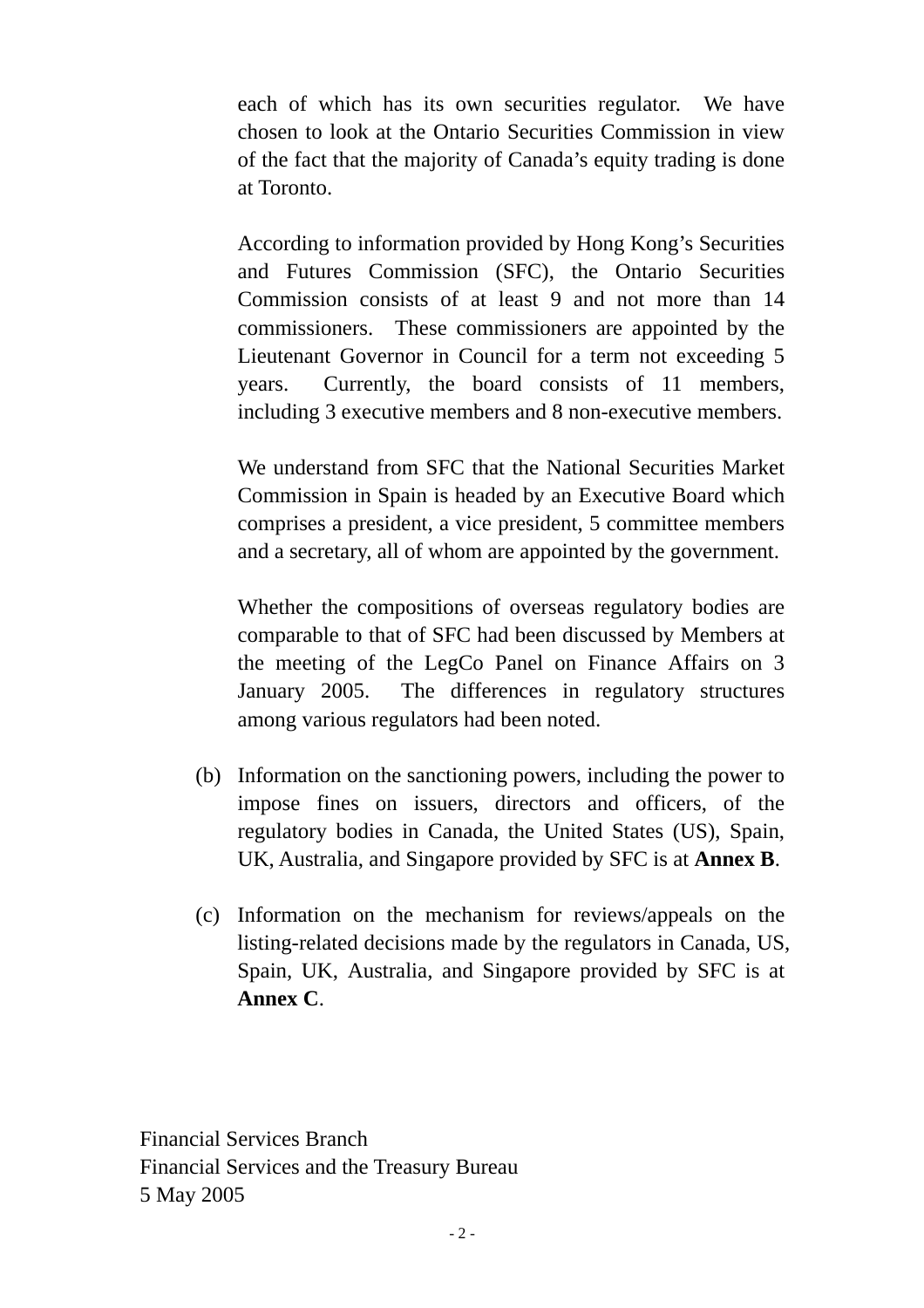## **INFORMATION NOTE**

#### **Overseas Securities and Futures Regulators**

#### **1. Introduction**

1.1 The Panel on Financial Affairs of the Legislative Council (the Panel), at its meeting on 10 November 2004, requested the Research and Library Services Division (RLSD) to collect information regarding the governance structure of selected overseas securities and futures regulators. The Panel requested RLSD to study the United Kingdom (UK), Singapore, Sweden, Australia, the United States (US) and Germany.

1.2 Among the selected places, the UK, Singapore and Sweden have separated the functions of the Chairman and the Chief Executive Officer (CEO) of the securities and futures regulators. There is no such separation in Australia, the US and Germany. Enquiries were sent to all selected places requesting for information. As at the date of publication of this information note, the regulator in Germany had not provided us with the relevant information. Therefore, this note only discusses the situation in the UK, Singapore, Sweden, Australia and the US.

#### **2. The United Kingdom**

2.1 The Financial Services Authority (FSA) is the sole statutory regulator responsible for the authorization and supervision of deposit-taking, insurance and investment businesses in the UK. FSA has operated under the framework of the Financial Services and Markets Act 2000 (FSMA) since December 2001. It is a company limited by guarantee funded solely by levies on the financial businesses it regulates, such as banks and insurers.

#### Appointment

2.2 The Board of FSA is the governing body of the regulator, and its structure is dictated by the requirements of Schedule 1 of FSMA. The Chairman must be a member of the Board.<sup>1</sup> The majority of Board members must be non-executive. FSMA has no provision regarding the separation of the posts of the Chairman and the CEO. At present, the Board consists of a Chairman, a CEO, three Managing Directors, and 11 non-executive Directors (including a lead non-executive member, the Deputy Chairman).

 $\overline{a}$ 1 Section 2(2), Schedule 1, FSMA.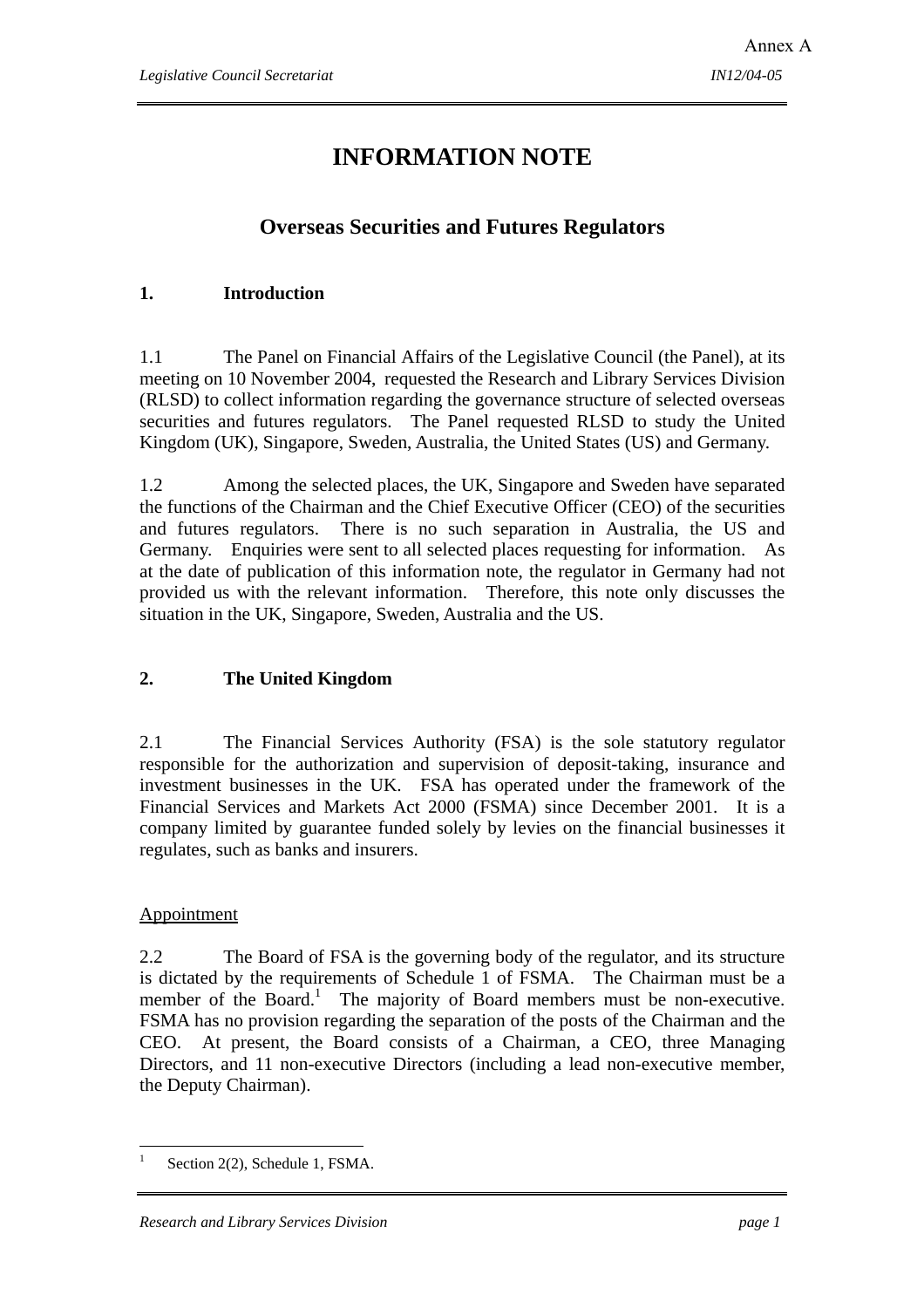2.3 All Board members are appointed by the Treasury in accordance with the principles for public appointments issued by the Commissioner for Public Appointments.<sup>2</sup> One of these principles is the public advertisement of vacancies<sup>3</sup>. Board members are appointed in a personal capacity and do not serve as representatives of particular interests or associations. There are no statutory appointment criteria for the post of the Chairman.

2.4 The Chairman is appointed for a five-year term, subject to renewals. All other board members are appointed for three-year terms. All board members are liable to removal from office by the Treasury. The Chairman is responsible for the recruitment of the CEO, who is an employee of FSA. The Treasury is responsible for appointing the CEO to the Board of FSA. There is no information on the appointment criteria for the post of the CEO.

2.5 When the draft Financial Services and Markets Bill was published in 1998 for public consultation, a Joint Parliamentary Committee was set up to study the draft Bill. The Committee recommended that the posts of the Chairman and the CEO of FSA should be separated and that a non-executive Chairman should be appointed.<sup>4</sup> However, the government did not agree that the posts should be separated.<sup>5</sup>

 $\frac{1}{2}$  The Commissioner for Public Appointments is independent of the government and her role is to monitor, report and advise on over 11 000 Ministerial appointments to public bodies in the UK. Government departments are required to follow the Commissioner's principles and detailed Code of Practice when processing public appointments. 3

Other principles include merit, independent scrutiny, openness and transparency, equal opportunities and proportionality.

The Committee said: *"[w]e understand the reasons for combining the roles of Chairman and Chief Executive at this stage of the FSA's existence, particularly when accompanied by the appointment of a senior non-executive director as Deputy Chairman. The parallels with the corporate model are not necessarily appropriate. However, in the longer term we recommend that the posts of Chief Executive and Chairman should be separated and that a non-executive Chairman should be appointed. We see advantages in this of limiting the power of and focus on a single individual; enhancing the power of non-executive directors; and ensuring that control of the agenda does not lie exclusively with the executive."* See *Joint Committee on Financial Services and Markets — First Report* (1999, paragraph 113).

When the government responded to the Joint Parliamentary Committee's report, it argued that *"[u]nder the current arrangements, there is a full time Chairman and Chief Executive and a non-executive Deputy Chairman. The Government is very happy with these arrangements and does not intend to change them. It understands the thinking behind the Committee's view that in the longer term there may be other arrangements which could work. It is however mindful of the fact that parallels with other models of corporate governance are not exact. There is also a good case for a strong line of direct accountability to Treasury Ministers from the senior executive of the regulator."* See *HM Treasury's Response to the First Report of the Joint Committee* (1999, Section IV).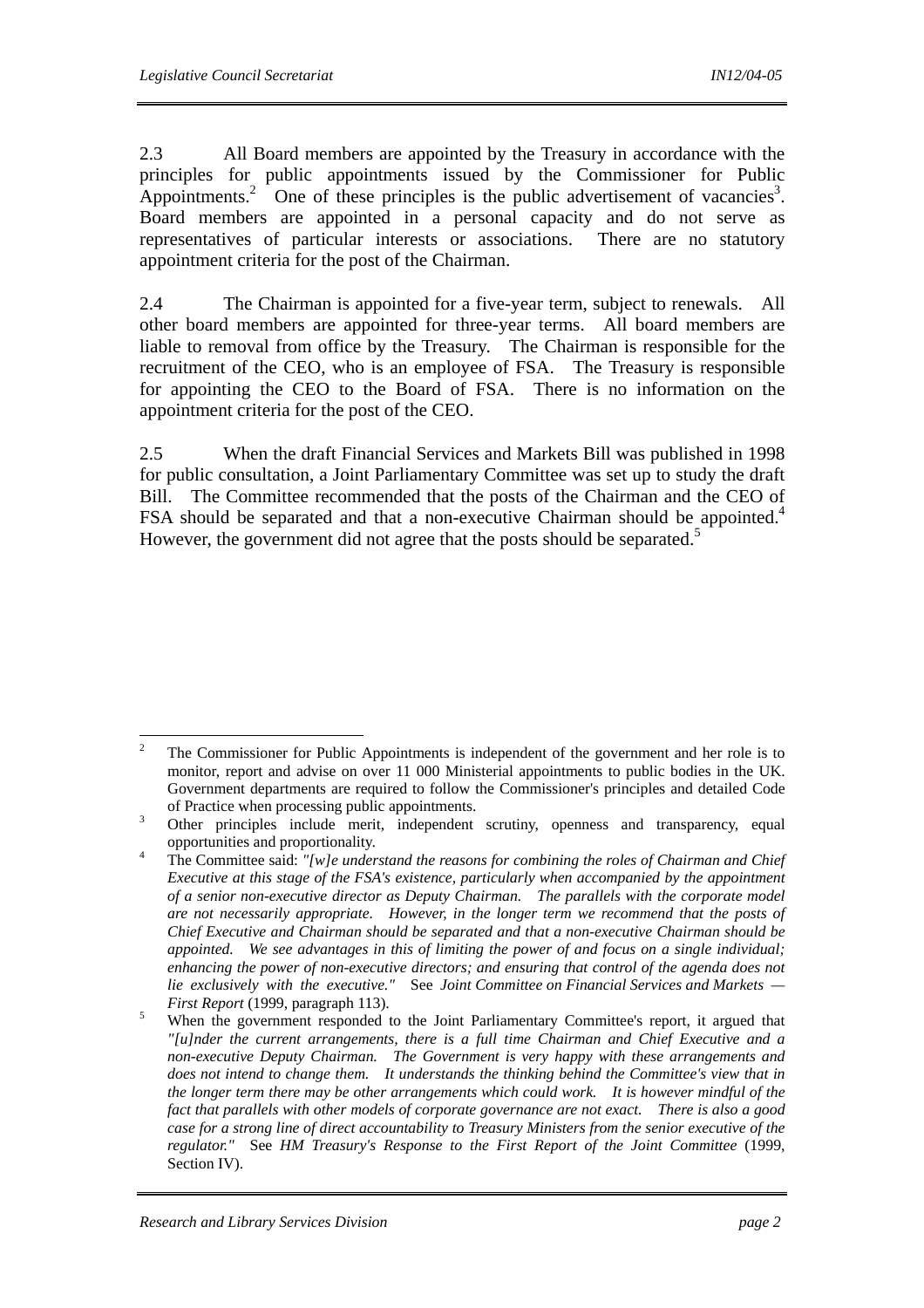2.6 When FSA became the sole statutory financial services regulator in November 2001, it had an executive Chairman taking up the roles of the Chairman and the CEO. However, the current Board has the post of the Chairman separated from the post of the CEO. Both of them were appointed in 2003 following the government's decision to split the roles of the Chairman and the CEO.<sup>6</sup> According to FSA, the rationale for the change was the FSA's desire to continue to comply with best standards in corporate governance, which recommended separating the posts. The change did not require legislative amendments. However, FSA had made some administrative arrangements, which are discussed in paragraph 2.9.

#### Duties and responsibilities

2.7 FSA is accountable to the Treasury and ultimately to Parliament for its own performance. The Chairman leads the Board in establishing priorities for FSA and has no responsibility for the day-to-day running of FSA. Under the law, FSA must report on the achievement of its statutory objectives to the Treasury every year. The Treasury Ministers must then lay the report before Parliament. FSA is also regularly called to give evidence to the Treasury Select Committee in Parliament.

2.8 The CEO is accountable to the Board. He is responsible for implementing the strategies agreed by the Board and has the executive responsibility for FSA's business under authority delegated to him by the Board.

2.9 In view of the separation of the posts of the Chairman and the CEO in 2003, the Board agreed and published a document setting out the detailed division of responsibilities between the Chairman and the CEO (see the Appendix). The Board also made a formal resolution concerning the governance of FSA in March 2004.<sup>7</sup> The resolution set out the arrangements for the discharge of the functions of the Board and those delegated to executive Board members, as well as the terms of reference of the various Board Committees.

#### Remuneration

2.10 The remuneration of the Chairman and the CEO is decided by the Remuneration Committee of the Board. The Remuneration Committee is a subcommittee of the Committee of non-executive Directors (NedCo) $\delta$ , and both Committees are chaired by the Deputy Chairman. The functions of the Remuneration Committee are to:

 $\frac{1}{6}$ <sup>6</sup> The present Chairman is appointed on the basis of working four days per week.

See FSA (2004b).

<sup>8</sup> NedCo is established under the provisions of Schedule 1 of FSMA. One of its statutory functions is to determine the remuneration of the Chairman and other executive directors.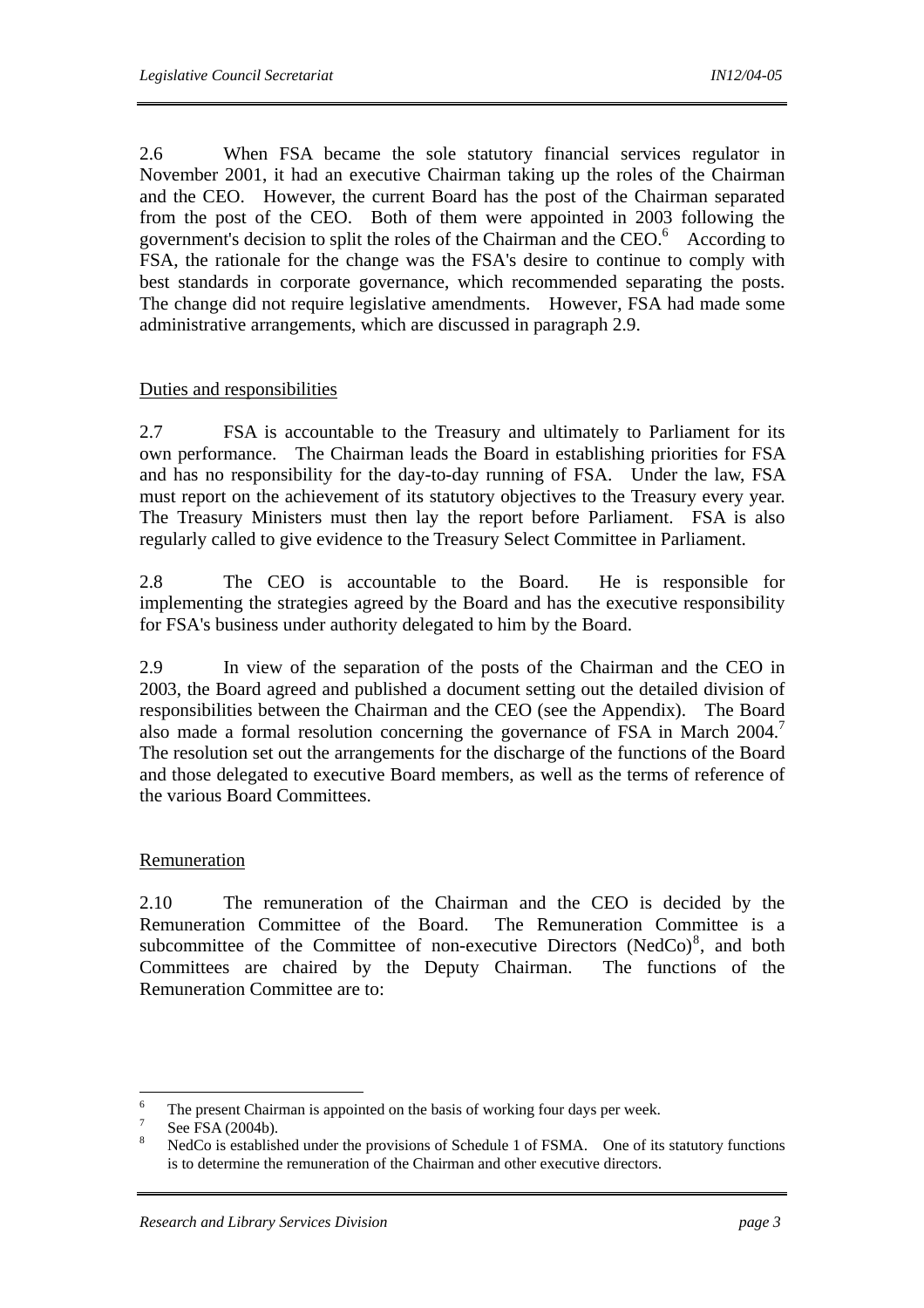- (a) determine the remuneration package of the Chairman and executive members of the Board, including their participation in annual incentive arrangements, contract terms, pension rights and entitlement to compensation for loss of office;
- (b) report annually to NedCo on its determinations; and
- (c) make recommendations to the Board on policies in relation to the remuneration of FSA's senior executives.

2.11 The remuneration level of the CEO is in line with comparable roles in the financial services markets and other institutions with a regulatory or public role. The CEO also receives a performance-related bonus payment. There is, however, no information on the criteria used by the Remuneration Committee to determine the remuneration level of the Chairman.

#### Review

2.12 The Board has recently undertaken a review of its effectiveness, with the assistance of external consultants. An outline of the outcomes of the review and follow-up actions will be published in the FSA Annual Report for 2004/2005, which is expected to be released in the summer of 2005.

#### **3. Singapore**

3.1 In 1970, the Singapore Parliament passed the Monetary Authority of Singapore Act, leading to the formation of the Monetary Authority of Singapore (MAS) on 1 January 1971. The MAS Act gives MAS the authority to regulate all elements of monetary, banking and financial aspects of Singapore. MAS not only performs the role of a financial regulator, but also acts as a banker to and financial agent of the government. MAS is funded by its own capital and reserves.

#### Appointment

3.2 The structure of the MAS Board (the Board of Directors of MAS), is provided by the MAS Act. The Board can have up to 10 members. Currently, there are eight members. The Managing Director (i.e. the CEO), who is also a Director of the Board, is an employee of MAS. Although the MAS Act does not specify that the posts of the Chairman and the Managing Director must be filled by two different persons, the two positions have always been filled by different individuals.<sup>9</sup>

<sup>-&</sup>lt;br>9 The current Chairman is Mr Goh Chok Tong, the Senior Minister of Singapore.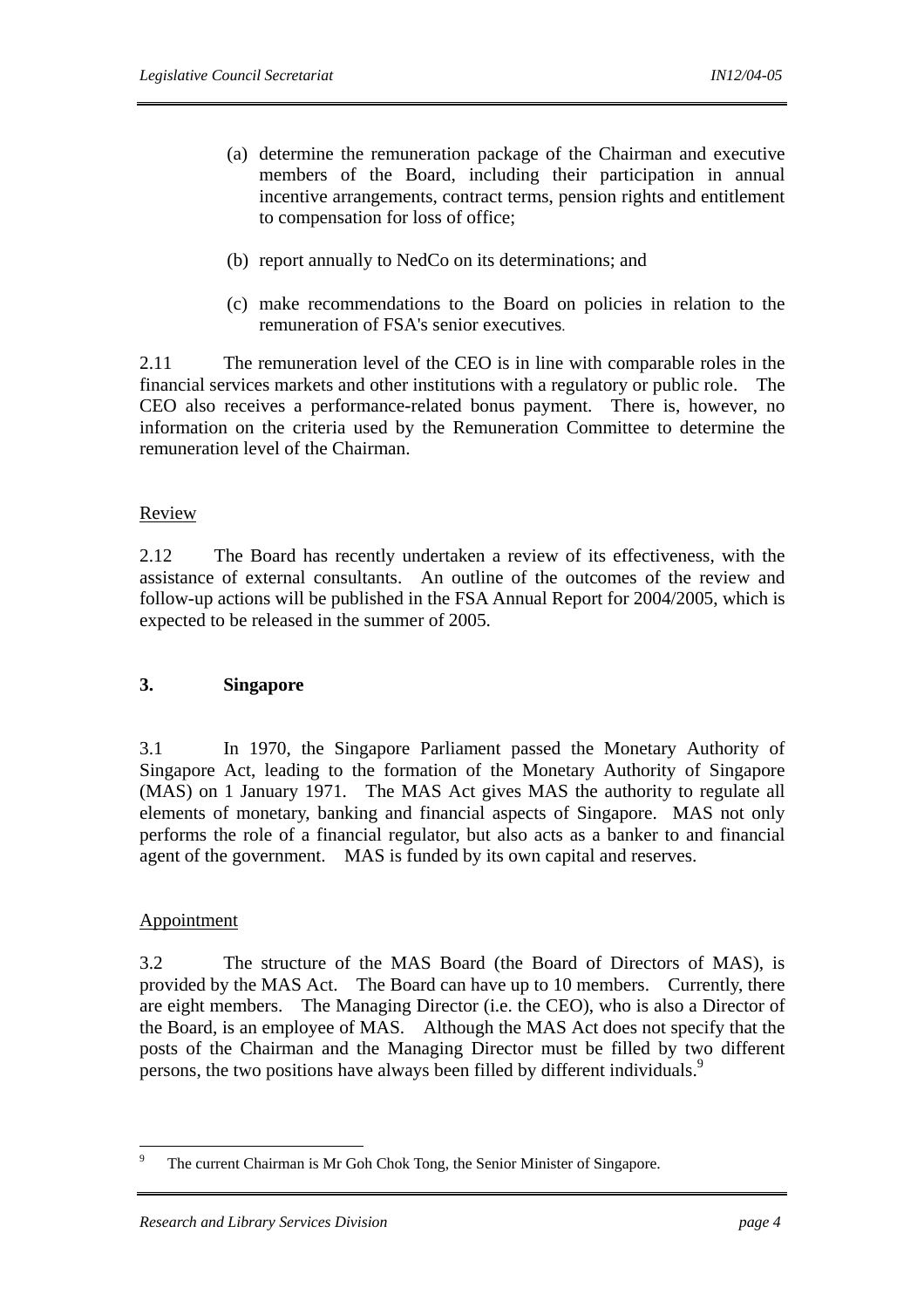3.3 Under the MAS Act, all Directors are appointed by the President of Singapore. The Directors, including the Chairman and the Managing Director, are required to be public servants within the meaning of law.<sup>10</sup> The Chairman of the Board is appointed by the President on the recommendation of the Cabinet.<sup>11</sup> The Managing Director is appointed by the President on the advice or recommendation of the Public Service Commission.<sup>12</sup>

3.4 All Directors, including the Chairman and the Managing Director, are appointed on the basis that they must not act *"as delegates on the board from any commercial, financial, agricultural, industrial or other interests with which they may be connected.*<sup>" 13</sup> Furthermore, there is a requirement for Directors to be unrelated to financial institutions supervised by MAS.<sup>14</sup>

3.5 The President has powers not to appoint any person as the Chairman or Directors of MAS or to revoke an appointment if he does not agree with the recommendations for the appointment. The President may also terminate the appointment of any Director if the Director becomes incapable of carrying out his duties, becomes bankrupt, is convicted of an offence involving dishonesty, or is guilty of serious misconduct.15

3.6 In order to avoid conflicts of interest, Directors appointed to the MAS Board should not advance any interests with which they are connected when attending board meetings.<sup>16</sup> Board appointments are for terms not exceeding three years. Following the expiry of each term, Directors may be reappointed by the President for subsequent terms.

#### Duties and responsibilities

3.7 The MAS Board is ultimately accountable to the Parliament of Singapore through the Minister in charge of MAS. The Board, led by the Chairman, is responsible for the policies and general administration of the affairs and business of MAS and informing the government of the banking and credit policies of MAS.

3.8 The Managing Director is answerable to the Board for his acts and decisions.<sup>17</sup> The Managing Director and his management team execute the The Managing Director and his management team execute the day-to-day operations according to policies determined by the Board.

 $10\,$  $^{10}$  Section 16, the MAS Act.

<sup>&</sup>lt;sup>11</sup> Section 7(3)(a), the MAS Act.

Section 9(1), the MAS Act. The Public Service Commission is responsible for the appointment, promotion, transfer, dismissal and exercising disciplinary control over public officers.<br>
Section 8(2)(a), the MAS Act.<br>
<sup>14</sup>

<sup>&</sup>lt;sup>14</sup> Section 10(1), the MAS Act.

 $^{15}$  Section 10(2), the MAS Act.

 $^{16}$  Section 13, the MAS Act.

Section  $9(4)$ , the MAS Act.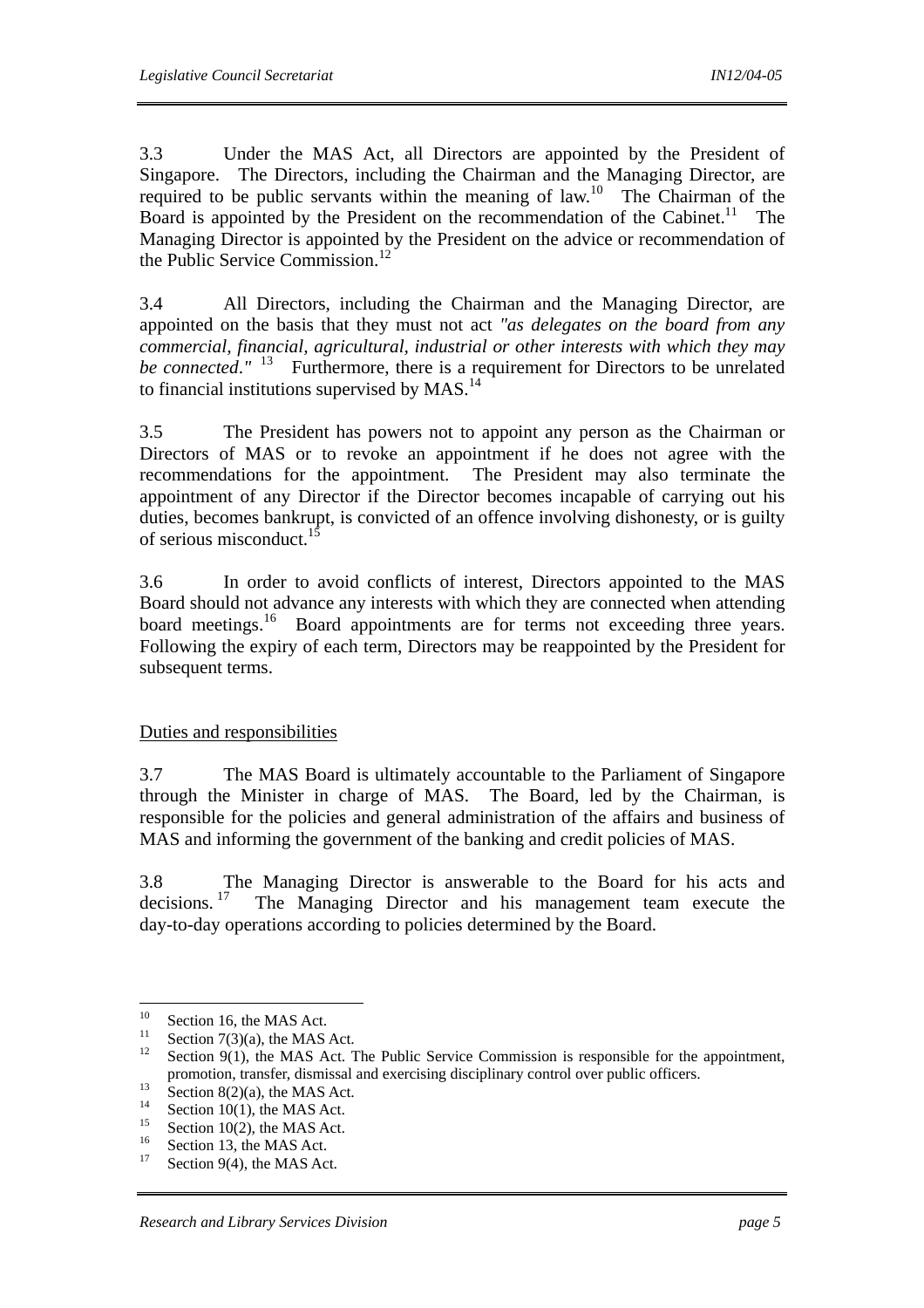#### Remuneration

3.9 The President determines the remuneration and allowances for all Directors, including the Chairman and the Managing Director.<sup>18</sup> The current Chairman is a Cabinet Minister. His salary is paid by the Singapore government and not by MAS. The present Managing Director is seconded from the Administrative Service of the government, and his salary is paid by MAS. According to the reply from MAS, the salaries of both the Chairman and the Managing Director *"follow the framework of public sector salaries which are benchmarked against private sector incomes"*.

#### Review

3.10 MAS has not conducted any reviews on its governance structure.

#### **4. Sweden**

4.1 The Swedish Financial Supervisory Authority (SFSA) is the public authority responsible for supervising companies in the insurance, credit and securities markets. SFSA became the single regulator and supervisor of the Swedish financial market in 1991. The operations of SFSA are financed through the national budget.

4.2 Before 2003, there was no separation of the posts of the Chairman of the Board and the CEO of SFSA. The Chairman of the Board was also the CEO of SFSA. This was changed in 2003 with a new division of responsibilities between the Board of Directors and the Director General (i.e. the CEO). The change was based on a government decision to increase the competence and independence of financial institutions. The decision was supported by a commission inquiry report entitled *Future Financial Supervision*, which was published in 2003.

#### Appointment

4.3 The Swedish government appoints the Board of Directors of SFSA, which consists of nine members including the Chairman. The post of the Chairman is a non-executive post. The government also appoints the Director General, who is not a member of the Board. There is no information on the appointment criteria for the posts of the Chairman and the CEO.

#### Duties and responsibilities

4.4 The SFSA Board reports to the Ministry of Finance, which is accountable to the Swedish Parliament. The Board, led by the Chairman, determines overall strategies and provides general direction for SFSA's operation. The Director General reports to the Board, and is responsible for the day-to-day operations of SFSA.

<sup>18</sup> Sections  $8(2)(c)$  and  $9(2)$ , the MAS Act.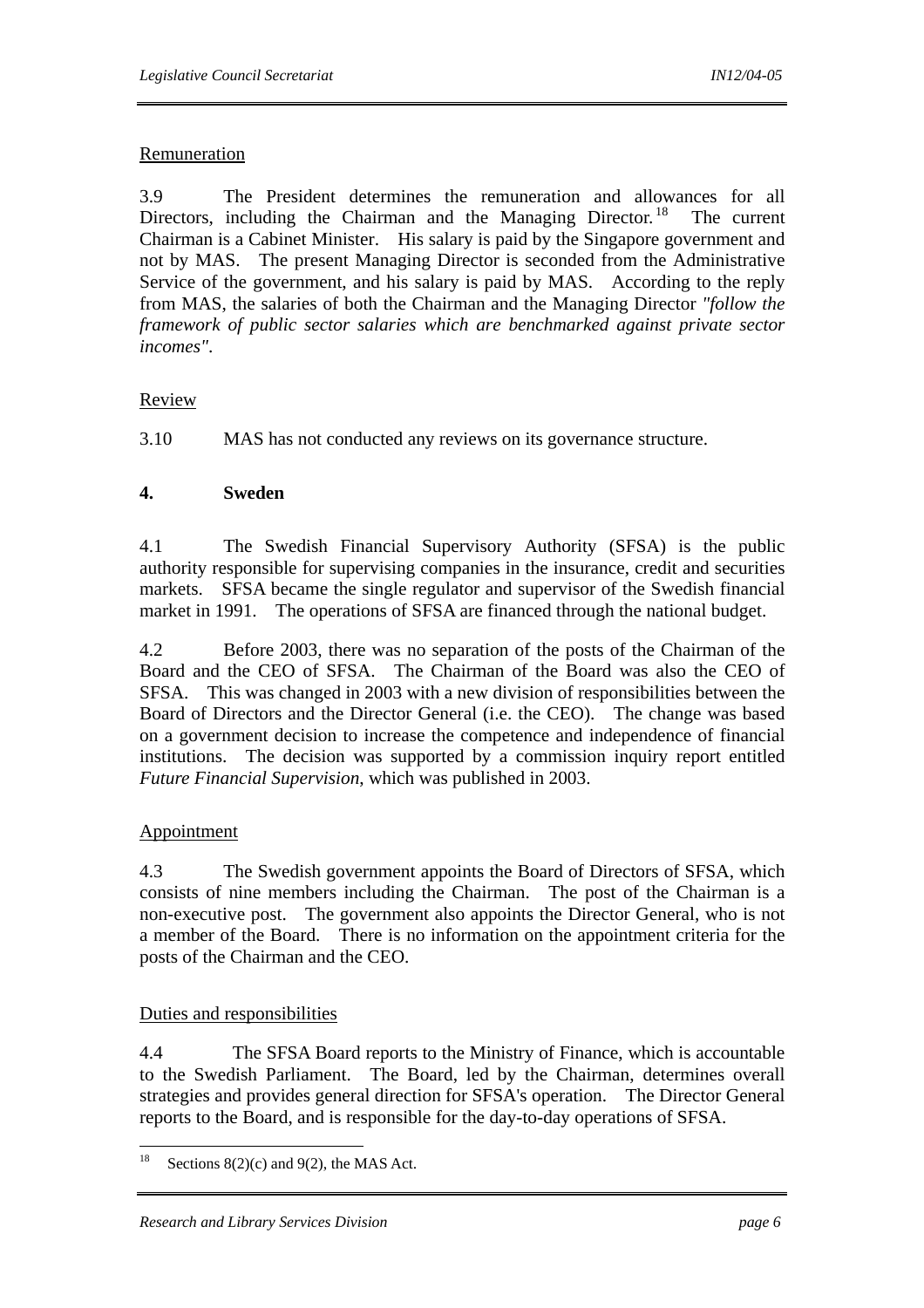#### Remuneration

4.5 The Swedish government determines the remuneration of both the Chairman and the Director General. There is, however, no information on the criteria used for the determination.

#### Review

4.6 Since the new governance structure has been in place for less than two years, there is no review on its effectiveness.<sup>19</sup>

#### **5. Australia**

5.1 The Australian Securities and Investment Commission (ASIC) was set up in 1991 to regulate financial markets, securities, futures and corporations. ASIC is an independent government body, and its operations are financed through the national budget.

#### Appointment

5.2 The governing structure of ASIC (the Commission) is dictated by Part 2, Division 1 of the ASIC Act 2001. ASIC can have not fewer than three nor more than eight Commissioners. All Commissioners, including the Chairman and the Deputy Chairman, are required to be appointed by the Governor-General on the nomination of the Treasurer.<sup>20</sup> Both the Chairman and the Deputy Chairman are required to be full-time Commissioners. According to the Act, at least three Commissioners must be full-time Commissioners.

5.3 In making nominations for Commissioners, the Treasurer selects people who possess qualified knowledge or experience in business, administration of companies, financial markets, financial products and financial services, law, economics or accounting.<sup>21</sup> Commissioners are appointed on fixed terms of at most five years<sup>22</sup> and may be terminated earlier for reasons set out in section 111 of the ASIC Act.  $23$ 

5.4 At present, ASIC operates under the direction of three full-time executive Commissioners, including the Chairman and the Deputy Chairman. Full-time membership let Commissioners monitor and direct ASIC's complex and wide-ranging activities, and avoid conflicts of interest that might otherwise affect part-time Commissioners who are still active in business, law or accounting.  $24$ 

<sup>19</sup> <sup>19</sup> Information provided by SFSA.<br><sup>20</sup> Section 0(2), the ASIC Act

<sup>&</sup>lt;sup>20</sup> Section 9(2), the ASIC Act.<br><sup>21</sup> Section 9(4), the ASIC Act.

<sup>&</sup>lt;sup>21</sup> Section 9(4), the ASIC Act.

<sup>&</sup>lt;sup>22</sup> Section 108(1), the ASIC Act.

<sup>23</sup> The reasons include misbehaviour or the physical or mental incapacity of a Commissioner, or bankruptcy of a Commissioner.<br><sup>24</sup> The Australian Securities and Investment Commission (2004, p. 50).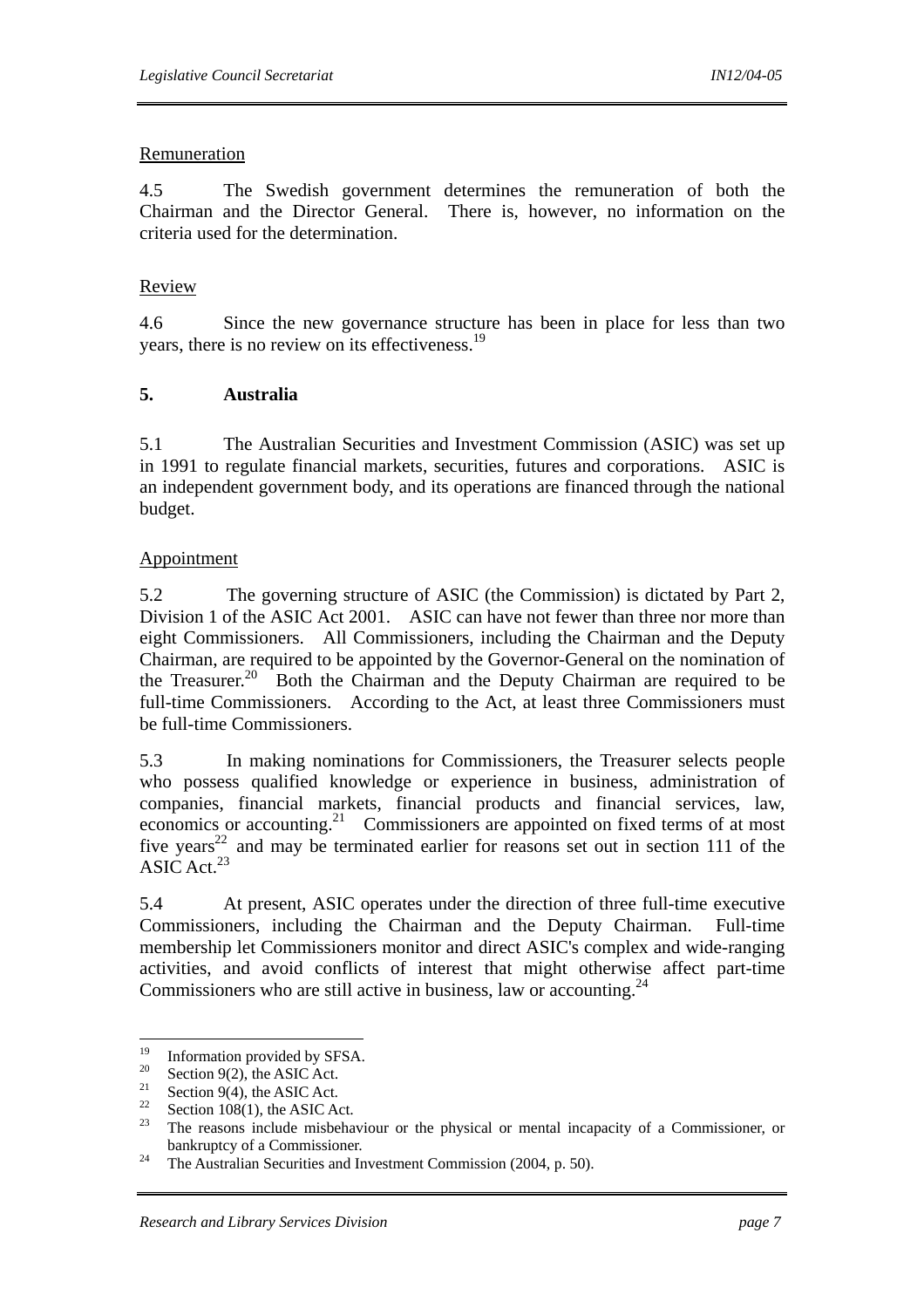#### Duties and responsibilities

5.5 ASIC reports to the Australian Parliament, the Treasurer and the Parliamentary Secretary to the Treasurer. Commissioners are responsible for reviewing the strategic plans of ASIC, setting national priorities and approving business plans of each directorate. In addition, the Commission receives written monthly and quarterly reports from management on operational performance, finance, human resources and information technology. The Commission is also assisted by six Executive Directors who look after the operations of ASIC.

#### Remuneration

5.6 The Commissioners' remuneration is set by the Remuneration Tribunal. The Tribunal, which is an independent statutory authority, has the powers to determine, report on or provide advice about remuneration that is within its jurisdiction. The Commissioners' remuneration levels are expected to be comparable to similar positions in other regulatory bodies. $2<sup>5</sup>$ 

#### Review

5.7 In recent years, a number of reviews have been conducted relating to the regulation of the financial industry in Australia. They include the "Financial System Inquiry" in 1997, the "Review of the Corporate Governance Arrangements of Statutory Authorities and Office Holders<sup>"26</sup> (the Uhrig Report) in 2003, and the Financial Sector Advisory Council's "Review of the Outcomes of the Financial System Enquiry<sup>"27</sup> in August 2003.

5.8 The Uhrig Report proposed two templates to ensure good governance of statutory bodies: the first template considered that the "executive management" would provide the best governance, while the second template considered that the "board" would provide the best governance. The Uhrig report concluded that the board structure might not provide a suitable form of governance for statutory bodies engaged in regulatory or service delivery function.<sup>28</sup>

<sup>25</sup> <sup>25</sup> For further information, see The Remuneration Tribunal (2004).<br><sup>26</sup> In Navamber 2002, John Uhrig was appointed by the Australian

<sup>26</sup> In November 2002, John Uhrig was appointed by the Australian government to conduct a review of the corporate governance of Commonwealth statutory authorities and office holders. For

details, see Commonwealth of Australia (2003).<br>
<sup>27</sup> The Financial Sector Advisory Council (2003).

<sup>28</sup> According to the Report, *"[a] board does not provide an appropriate governance structure for statutory authorities operating in the fields of Commonwealth service provision or regulation, as it is unlikely that such a board can be delegated full power to act. In these types of authorities government typically retains, and is expected to retain, control of policy and approval of strategy. Creativity by the statutory authority is limited to achieving the most efficient methods of executing the service provision or regulatory function. A board in these circumstances is likely to struggle with establishing an effective role for itself and may dilute accountability by adding a layer between Ministers and management."* Commonwealth of Australia (2003, p. 8-9).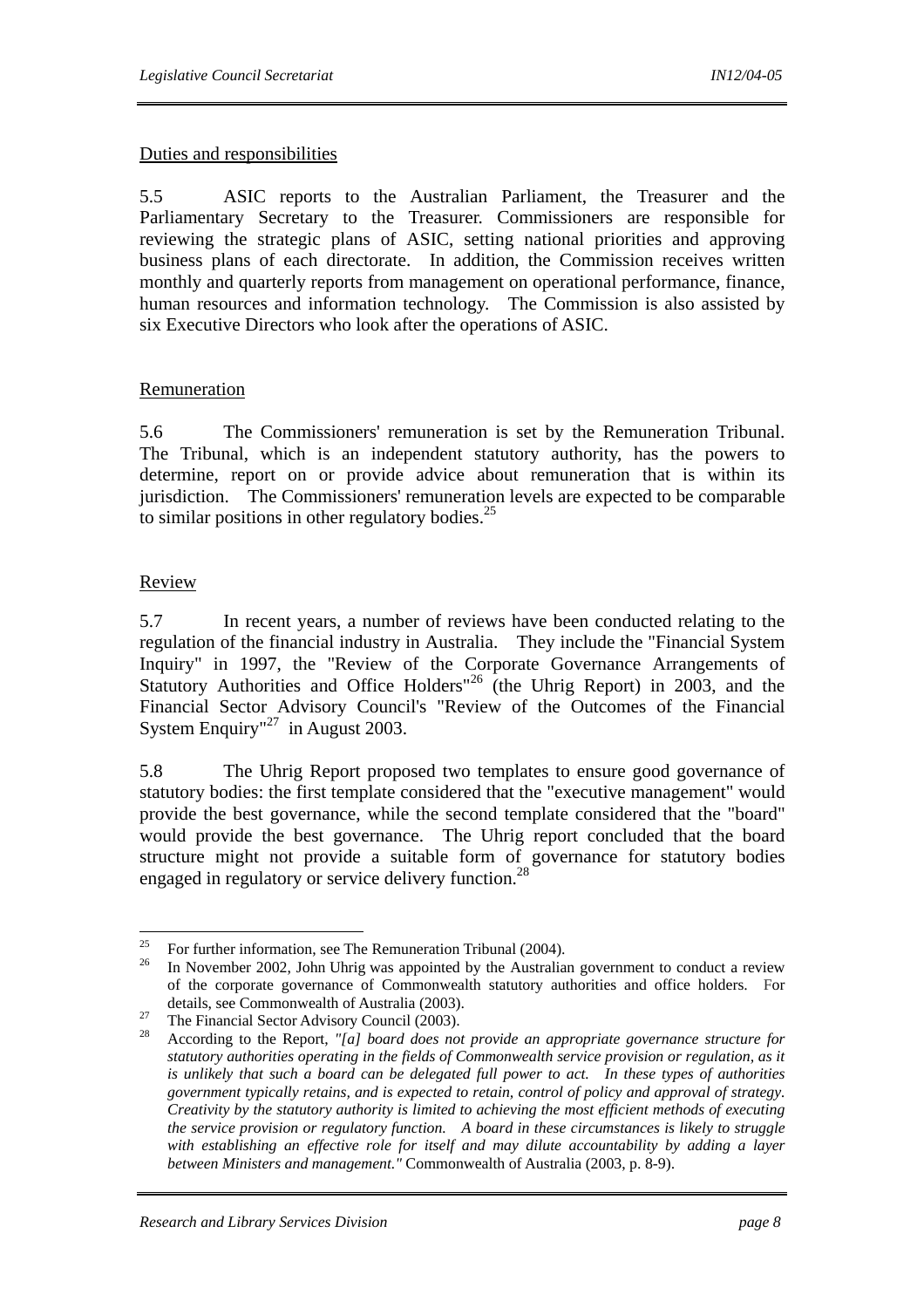5.9 The Australia government is conducting an assessment on the ASIC's governance structure against these templates, which is expected to be completed in the first quarter of  $2005.<sup>29</sup>$ 

#### **6. The United States**

6.1 Congress established the Securities and Exchange Commission (SEC) in 1934 under the Securities Exchange Act of 1934. The objectives of SEC are to protect investors and maintain the integrity of the securities markets. Its operations are mainly financed through the national budget.

#### Appointment

6.2 SEC is led by five Commissioners who are appointed by the US President with the advice and consent of the Senate. $30$  Their terms last five years and are staggered with one Commissioner's term ending on 5 June each year. The President also designates one of the Commissioners as Chairman of SEC who is the top executive of SEC. $31$ 

6.3 To ensure that SEC remains non-partisan, no more than three Commissioners may belong to the same political party.<sup>32</sup> Commissioners are not allowed to engage in business, vocation, or employment other than that of serving as Commissioner.<sup>33</sup> In addition, Commissioners are prohibited to participate, directly or indirectly, in any stock market operations or transactions regulated by SEC.

#### Duties and responsibilities

6.4 The congressional accountability of the Commissioners is mainly achieved through the requirement for the Senate to give consent to their appointments. The Commissioners meet to discuss and resolve a variety of issues (including regulatory and operational issues) the staff brings to their attention. At these meetings, the Commissioners:

- (a) interpret federal securities laws;
- (b) amend existing rules;
- (c) propose new rules to address changing market conditions; and/or
- (d) enforce rules and laws.

<sup>29</sup> See the Minister for Finance and Administration's response to the Uhrig Report on 12 August

<sup>2004.&</sup>lt;br>
<sup>30</sup> Section 4(a), the Securities Exchange Act of 1934.

 $\frac{31}{32}$  Section 3, the Reorganization Plan No. 10 of 1950.

<sup>&</sup>lt;sup>32</sup> Section 4(a), the Securities Exchange Act of 1934.

Ibid.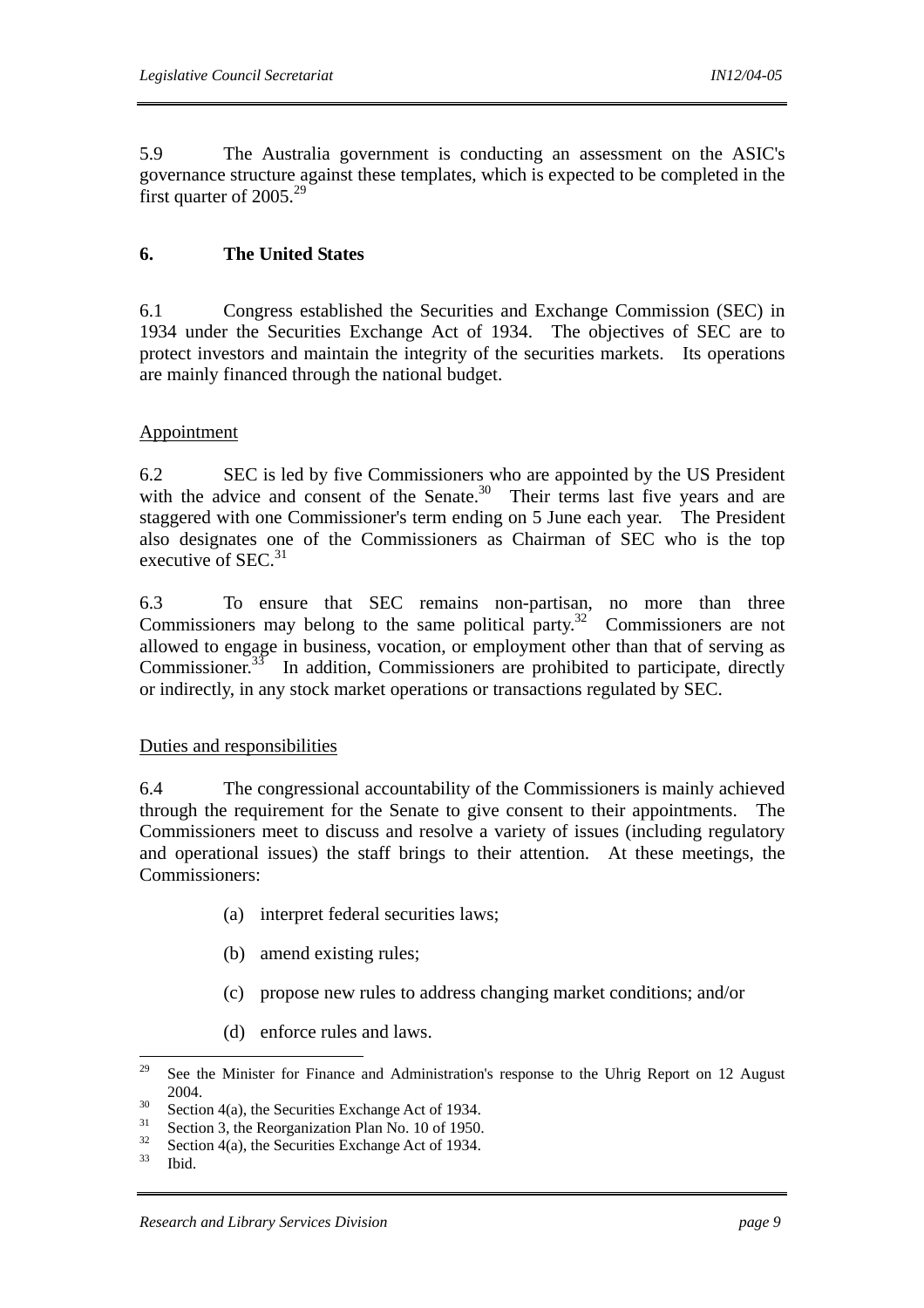6.5 The Chairman of SEC has the powers with respect to  $34$ .

- (a) the appointment and supervision of personnel employed under SEC;
- (b) the distribution of business among such personnel and among the administrative units of SEC; and
- (c) the use and expenditure of funds.

6.6 The Chairman is governed by general policies established by the Commission and by regulatory decisions, findings, and determinations legally made by the Commission. Appointments by the Chairman of the heads of major administrative units are subject to the approval of the Commission.<sup>35</sup>

6.7 There are three Managing Executives in the Chairman's Office, who are responsible for Policy and Staff, External Affairs, and Operations and Management respectively. In addition, the Office of the Executive Director, in conjunction with the Managing Executive for Operations and Management, develops and executes the management policies of SEC. The Office of the Executive Director is led by the Executive Director.

#### Remuneration

6.8 The Commissioners' remuneration is governed by law. The Chairman is paid at a rate for Level III [US\$145,600 (HK\$1,135,680) per annum] of the Executive Schedule<sup>36</sup>, while other Commissioners are paid at a rate for Level IV [US\$136,900] (HK\$1,067,820) per annum]. All Commissioners' payment level is adjusted annually by an amount linked to the employment cost index.  $37$  There is no information on the remuneration of the Managing Executives and the Executive Director.

#### Review

6.9 There has been no review conducted in recent years on the enhancement of the effectiveness of the present governing structure of  $SEC.<sup>38</sup>$ 

 $34$ <sup>34</sup> Section 1(a), the Reorganization Plan No. 10 of 1950.

 $35$  Section 1(b), the Reorganization Plan No. 10 of 1950.

<sup>36</sup> The Executive Schedule, which is divided into five pay levels, is a basic pay schedule for certain

senior executive posts.<br>  $5 \text{ U.S.C. } 5318$ . The index deals with changes in the wages and salaries of private industry workers.<br>  $\frac{38}{25}$ 

Information provided by SEC.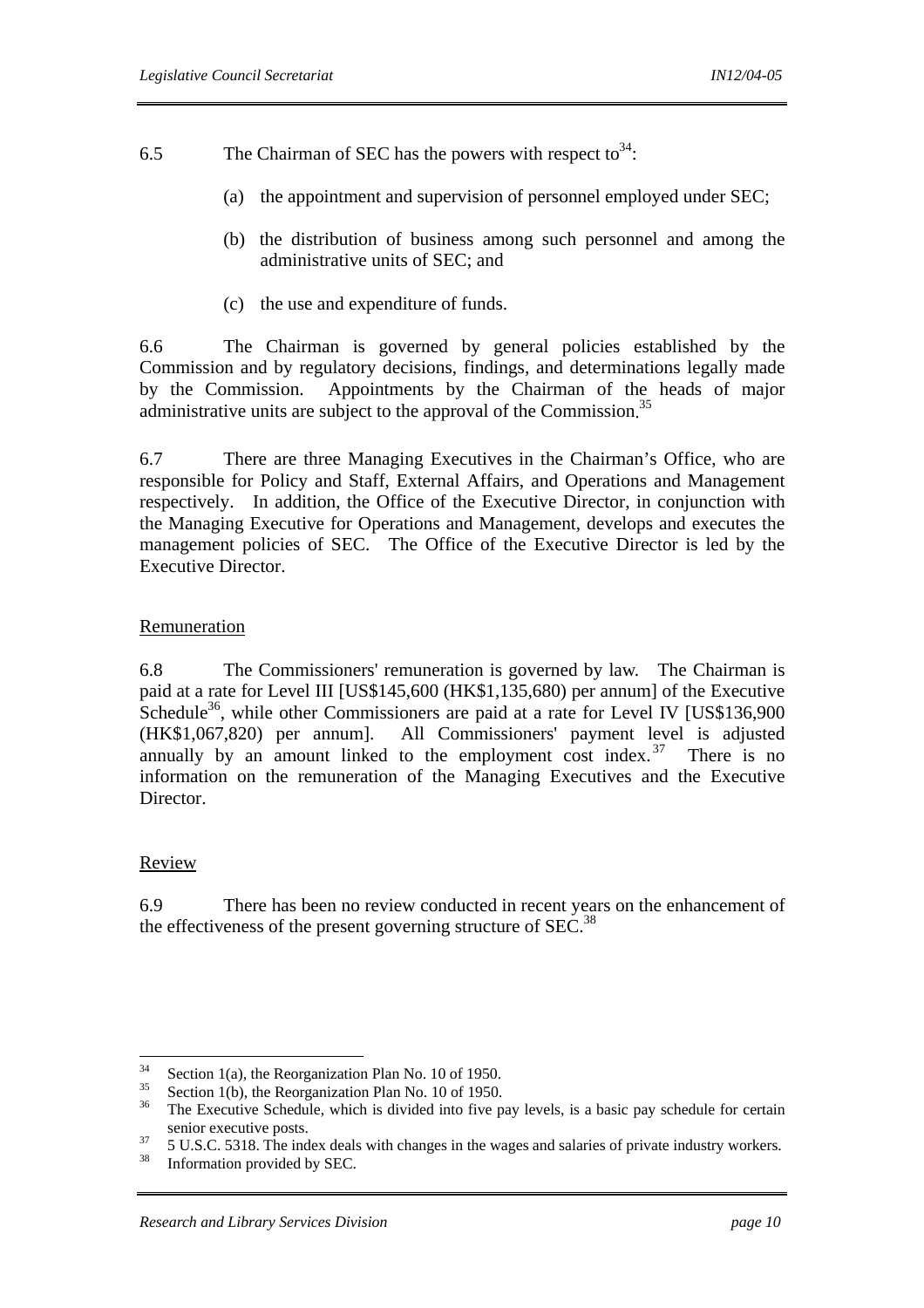### **7. Comparison of the governance structure**

7.1 Table 1 compares the governance structure of the selected overseas securities and futures regulators.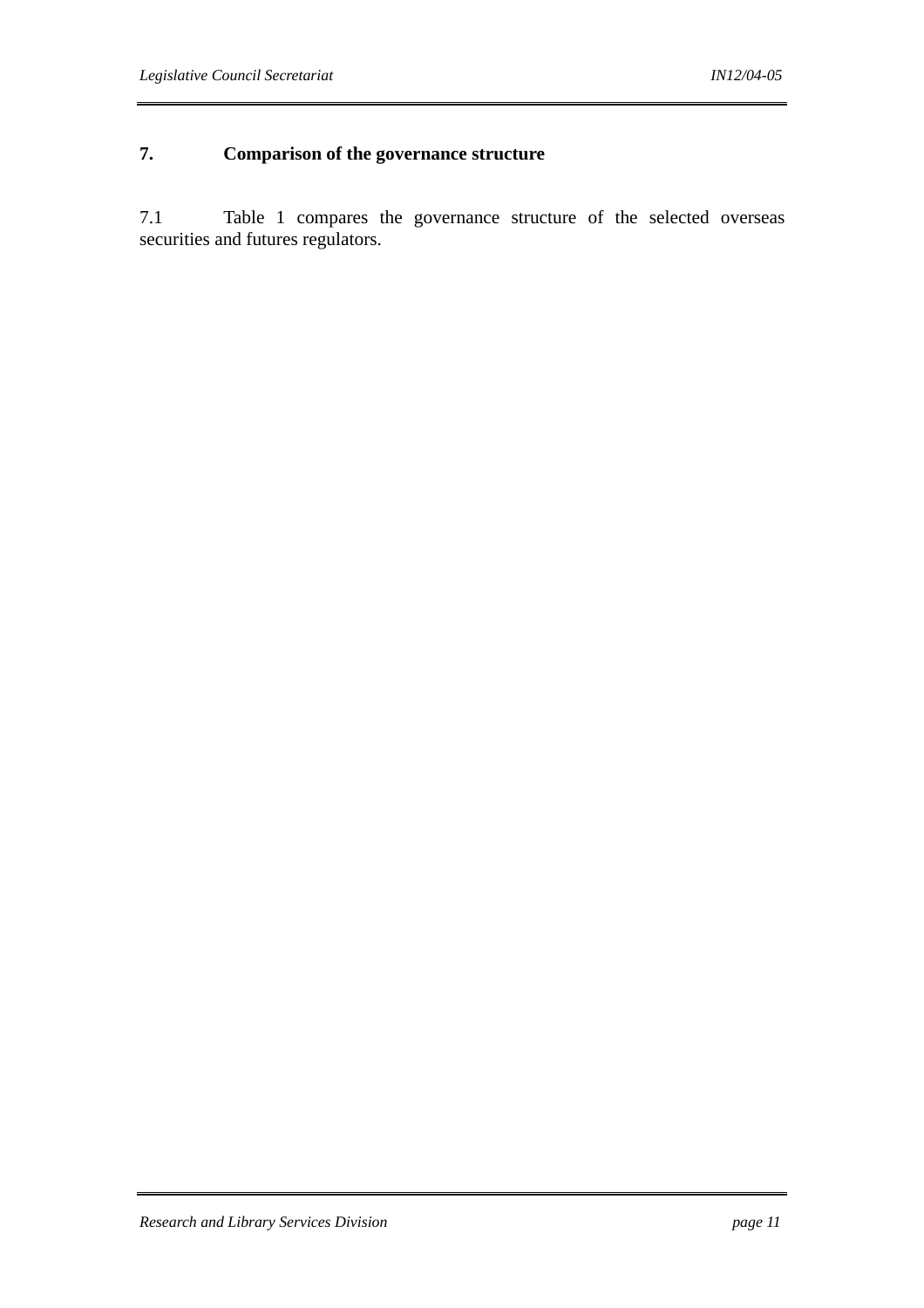|                                                                                                       | <b>United Kingdom</b>                                                                                                                                                              | <b>Singapore</b>                                                                                                                                                                                                                                                                  | <b>Sweden</b>                                                                                                                                                             | <b>Australia</b>                                                                                                                                                        | <b>United States</b>                                                                                                                                                                                                                        |
|-------------------------------------------------------------------------------------------------------|------------------------------------------------------------------------------------------------------------------------------------------------------------------------------------|-----------------------------------------------------------------------------------------------------------------------------------------------------------------------------------------------------------------------------------------------------------------------------------|---------------------------------------------------------------------------------------------------------------------------------------------------------------------------|-------------------------------------------------------------------------------------------------------------------------------------------------------------------------|---------------------------------------------------------------------------------------------------------------------------------------------------------------------------------------------------------------------------------------------|
| Name of<br>the<br>regulator                                                                           | The Financial Services<br>Authority (FSA).                                                                                                                                         | The Monetary Authority<br>of Singapore (MAS).                                                                                                                                                                                                                                     | The Swedish Financial<br>Supervisory<br>Authority<br>(SFSA).                                                                                                              | The Australia Securities<br>Investment<br>and<br>Commission (ASIC).                                                                                                     | Securities<br>The<br>and<br>Exchange<br>Commission<br>(SEC).                                                                                                                                                                                |
| Responsibilities<br>of the regulator                                                                  | $\mathbf{A}$<br>sole<br>regulator<br>responsible<br>for<br>the<br>authorization<br>and<br>supervision<br>of<br>deposit-taking, insurance<br>and investment business.               | sole<br>A<br>regulator<br>responsible<br>for<br>all<br>elements of<br>monetary,<br>banking<br>financial<br>and<br>aspects.                                                                                                                                                        | $\mathbf{A}$<br>sole<br>regulator<br>responsible<br>for<br>supervising companies in<br>the insurance, credit and<br>securities markets.                                   | $\mathbf{A}$<br>sole<br>regulator<br>responsible for regulating<br>financial<br>markets,<br>futures<br>securities,<br>and<br>corporations.                              | The objectives of SEC<br>are to protect investors<br>and<br>maintain<br>the<br>integrity of the securities<br>markets.                                                                                                                      |
| of<br>Separation<br>duties of<br>the<br>Chairman<br>and<br>Chief<br>the<br>Executive<br>Officer (CEO) | Yes.                                                                                                                                                                               | Yes.                                                                                                                                                                                                                                                                              | Yes.                                                                                                                                                                      | No.                                                                                                                                                                     | No.                                                                                                                                                                                                                                         |
| Appointment                                                                                           | is<br>Chairman<br>The<br>appointed<br>by<br>the<br>Treasury.<br>The CEO is recruited and<br>appointed by FSA. The<br>Treasury<br>appoints<br>the<br>the Board of<br>CEO to<br>FSA. | Chairman<br>The<br>is<br>appointed<br>by<br>the<br>President of Singapore<br>on the recommendation<br>of the Cabinet.<br>The Managing Director<br>appointed<br>by the<br>President on the advice<br>recommendation of<br><sub>or</sub><br>Public<br>Service<br>the<br>Commission. | Chairman<br>is<br>The<br>appointed<br>the<br>by<br>government.<br>The Director General is<br>also appointed by the<br>government, but he is not<br>a member of the Board. | Commissioners,<br>All<br>including the Chairman<br>the<br>and<br>Deputy<br>Chairman, are appointed<br>by the Governor-General<br>on the nomination of the<br>Treasurer. | The five Commissioners<br>are appointed by the<br>President of the United<br>States with the advice<br>of<br>and<br>the<br>consent<br>The<br>President<br>Senate.<br>designates one<br>of<br>the<br>Commissioners<br>the<br>as<br>Chairman. |

|  |  | Table $1$ $-$ Comparison of the governance structure of selected overseas securities and futures regulators |  |  |  |
|--|--|-------------------------------------------------------------------------------------------------------------|--|--|--|
|--|--|-------------------------------------------------------------------------------------------------------------|--|--|--|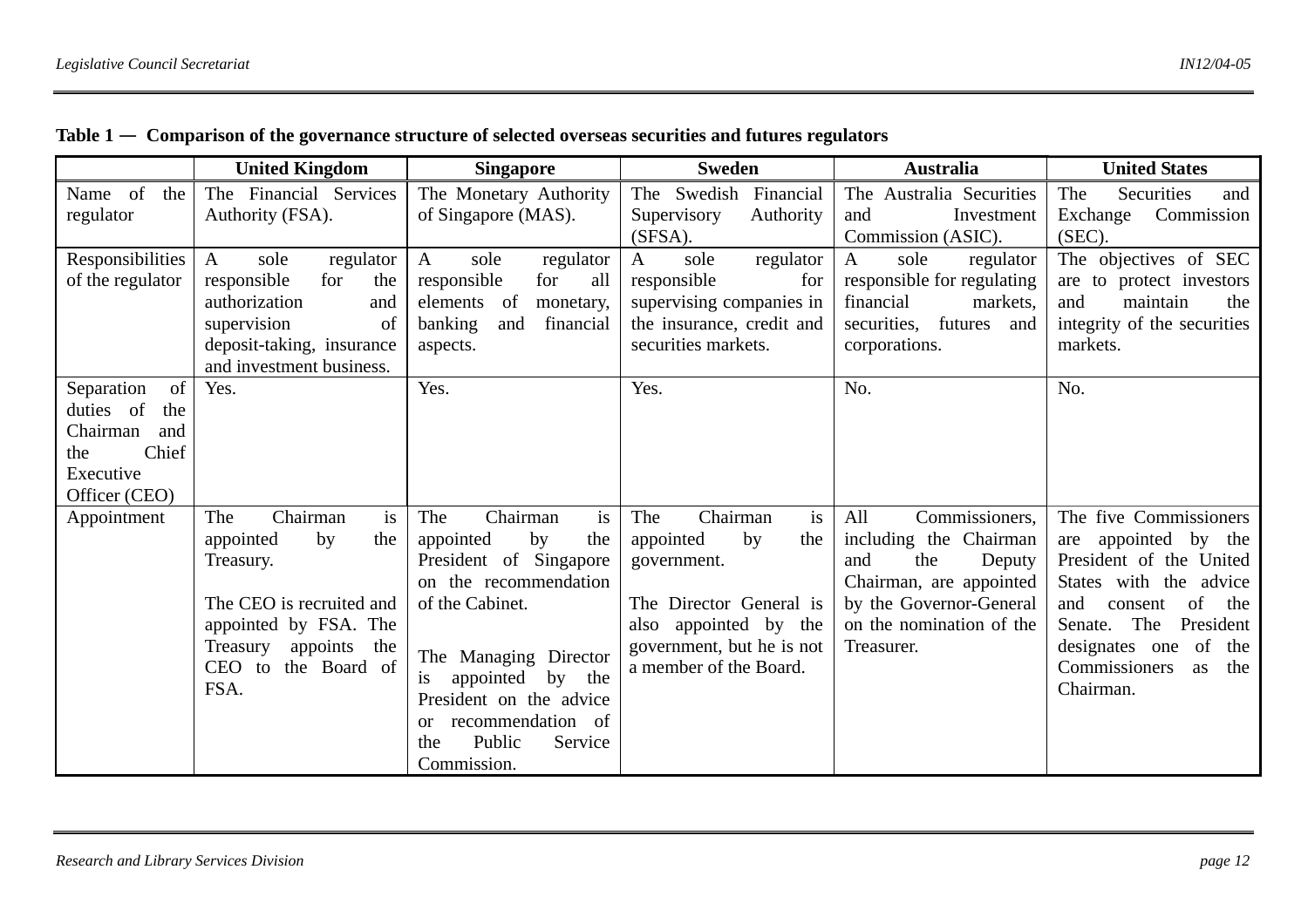#### **Table 1** — **Comparison of the governance structure of selected overseas securities and futures regulators (cont'd)**

|                                   | <b>United Kingdom</b>                                                                                                                                                                                                                                                               | <b>Singapore</b>                                                                                                                                                                                                                                                                                                                                                                                                                             | Sweden                                                                                                                                                                                                                                     | <b>Australia</b>                                                                                                                                                                           | <b>United States</b>                                                                                                                                                                                                                                                                                            |
|-----------------------------------|-------------------------------------------------------------------------------------------------------------------------------------------------------------------------------------------------------------------------------------------------------------------------------------|----------------------------------------------------------------------------------------------------------------------------------------------------------------------------------------------------------------------------------------------------------------------------------------------------------------------------------------------------------------------------------------------------------------------------------------------|--------------------------------------------------------------------------------------------------------------------------------------------------------------------------------------------------------------------------------------------|--------------------------------------------------------------------------------------------------------------------------------------------------------------------------------------------|-----------------------------------------------------------------------------------------------------------------------------------------------------------------------------------------------------------------------------------------------------------------------------------------------------------------|
| Duties<br>and<br>responsibilities | The Chairman leads the<br>Board in establishing<br>priorities for FSA.<br>The CEO is responsible<br>for implementing the<br>strategies agreed by the<br>and has the<br>Board<br>executive responsibility<br>for FSA's business under<br>authority delegated to<br>him by the Board. | The Board, led by the<br>Chairman, is responsible<br>for the policies and<br>administration<br>general<br>affairs<br>the<br>of<br>and<br>business of MAS,<br>and<br>informing<br>the<br>the<br>government<br>of<br>banking<br>credit<br>and<br>policies of MAS.<br>The Managing Director<br>his<br>management<br>and<br>the<br>execute<br>team<br>$day-to-day$<br>operations<br>according<br>to polices<br>determined<br>by<br>the<br>Board. | The Board, led by the<br>Chairman,<br>determines<br>overall strategies and<br>provides<br>general<br>SFSA's<br>for<br>direction<br>operation.<br>The Director General is<br>responsible<br>for<br>the<br>day-to-day operations of<br>SFSA. | Commissioners<br>are<br>responsible<br>for<br>reviewing the strategic<br>plans of ASIC, setting<br>national priorities and<br>approving<br>business<br>plans<br>of<br>each<br>directorate. | The Chairman of SEC has<br>the powers with respect to:<br>(a) the appointment and<br>supervision of personnel<br>employed under SEC;<br>distribution<br>$(b)$ the<br>of<br>business among<br>such<br>personnel and among the<br>administrative units of<br>SEC; and<br>(c) the use and expenditure<br>of funds. |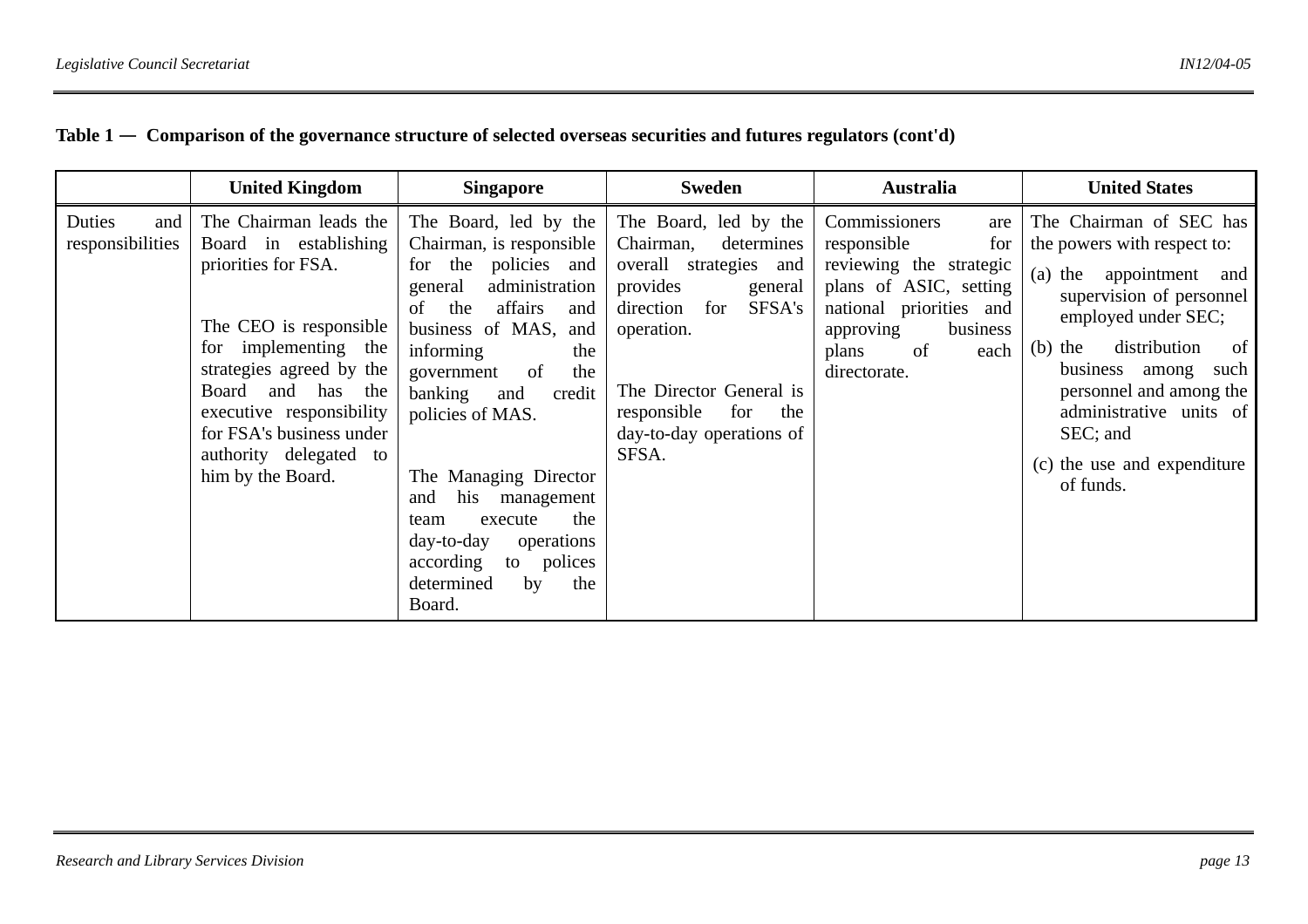#### **Table 1** — **Comparison of the governance structure of selected overseas securities and futures regulators (cont'd)**

|                | <b>United Kingdom</b>                                                                                                                                                         | <b>Singapore</b>                                                                                                                                                                                                             | Sweden                                                                                                                                                                                           | <b>Australia</b>                                                                                                         | <b>United States</b>                                                                                                                                                                                                                                                                                                                                                                                                                                                                                               |
|----------------|-------------------------------------------------------------------------------------------------------------------------------------------------------------------------------|------------------------------------------------------------------------------------------------------------------------------------------------------------------------------------------------------------------------------|--------------------------------------------------------------------------------------------------------------------------------------------------------------------------------------------------|--------------------------------------------------------------------------------------------------------------------------|--------------------------------------------------------------------------------------------------------------------------------------------------------------------------------------------------------------------------------------------------------------------------------------------------------------------------------------------------------------------------------------------------------------------------------------------------------------------------------------------------------------------|
| Accountability | FSA, governed by the<br>Board, is accountable to<br>Treasury<br>the<br>and<br>ultimately to Parliament<br>for its own performance.<br>The CEO is accountable<br>to the Board. | The MAS Board is<br>ultimately<br>accountable<br>Parliament of<br>to the<br>Singapore through the<br>Minister in charge of<br>MAS.<br>The Managing Director<br>answerable to the<br>is<br>Board for his acts and<br>actions. | The SFSA Board reports<br>Ministry<br>the<br>of<br>to<br>which<br>Finance,<br><sup>1</sup> S<br>accountable<br>the<br>to<br>Swedish Parliament.<br>The Director General<br>reports to the Board. | ASIC reports to the<br>Australian<br>Parliament,<br>the Treasurer and the<br>Parliamentary Secretary<br>to the Treasury. | The<br>congressional<br>of<br>accountability<br>the<br>Commissioners<br>is<br>mainly<br>achieved<br>through<br>the<br>requirement for the Senate<br>to give consent to their<br>appointments.<br>The Chairman is governed<br>by<br>general<br>policies<br>established<br>by<br>the<br>Commission<br>by<br>and<br>regulatory<br>decisions,<br>findings, and determinations<br>legally<br>made<br>by<br>the<br>Commission.<br>Appointments of the heads<br>of major administrative units<br>made by the Chairman are |
|                |                                                                                                                                                                               |                                                                                                                                                                                                                              |                                                                                                                                                                                                  |                                                                                                                          | subject to the approval of the<br>Commission.                                                                                                                                                                                                                                                                                                                                                                                                                                                                      |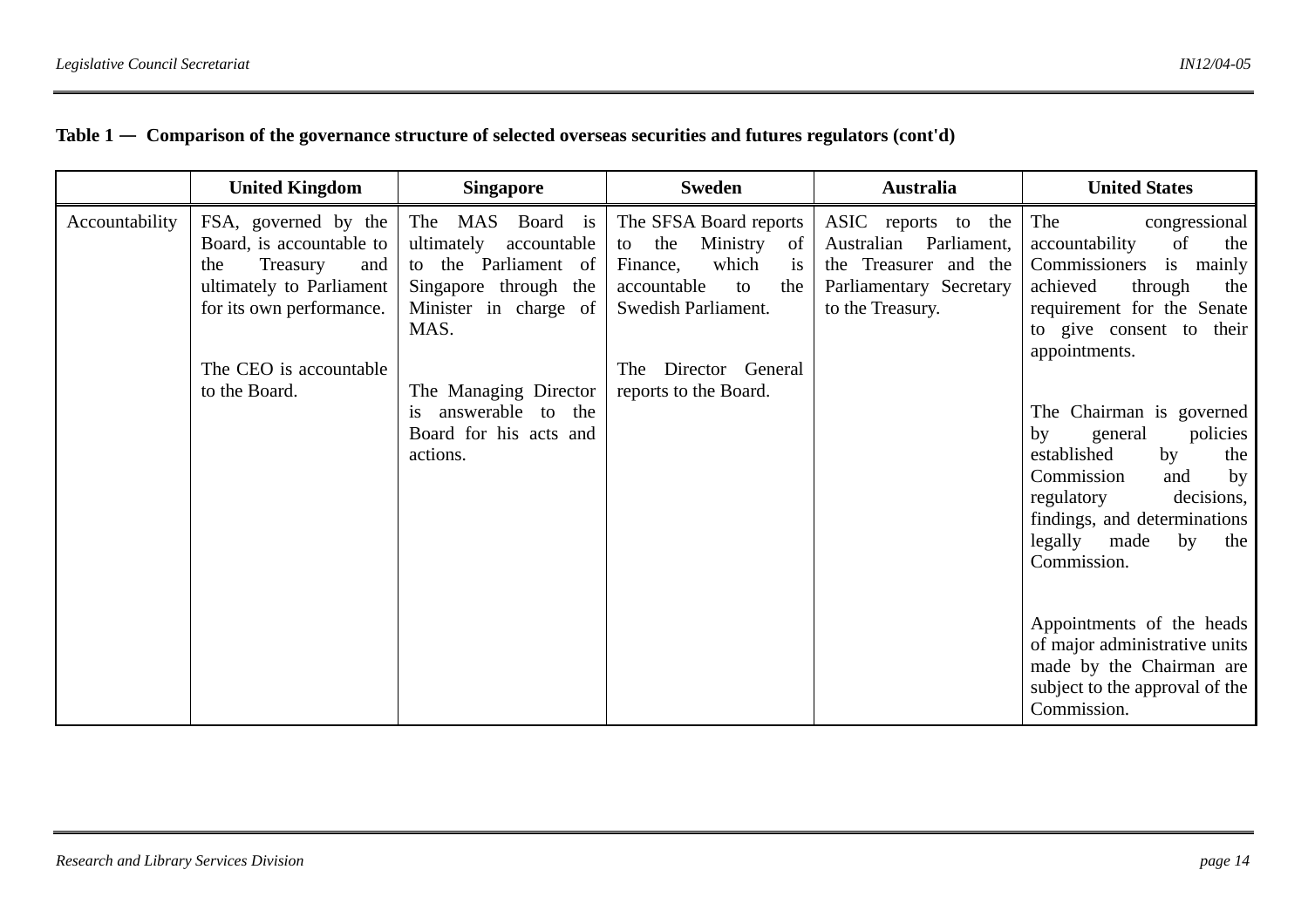#### **Table 1** — **Comparison of the governance structure of selected overseas securities and futures regulators (cont'd)**

|              | <b>United Kingdom</b>                                                                                                                                                                                                                                                                                                                                               | <b>Singapore</b>                                                                                                                                                                                                                                                                                                                          | <b>Sweden</b>                                                                                                                                                                                                                     | <b>Australia</b>                                                                                                                                                                                                                              | <b>United States</b>                                                                                                                                                                                                                 |
|--------------|---------------------------------------------------------------------------------------------------------------------------------------------------------------------------------------------------------------------------------------------------------------------------------------------------------------------------------------------------------------------|-------------------------------------------------------------------------------------------------------------------------------------------------------------------------------------------------------------------------------------------------------------------------------------------------------------------------------------------|-----------------------------------------------------------------------------------------------------------------------------------------------------------------------------------------------------------------------------------|-----------------------------------------------------------------------------------------------------------------------------------------------------------------------------------------------------------------------------------------------|--------------------------------------------------------------------------------------------------------------------------------------------------------------------------------------------------------------------------------------|
| Remuneration | The remuneration of the<br>Chairman and the CEO<br>decided by<br>the<br>1S<br>Remuneration<br>Committee of the Board.<br>The CEO's remuneration<br>level is in line with<br>comparable roles in the<br>financial markets and<br>other similar regulatory<br>bodies.<br>No information on the<br>criteria to determine the<br>remuneration level of the<br>Chairman. | The President determines<br>the remuneration<br>and<br>the<br>allowance<br>for<br>Chairman<br>the<br>and<br>Managing Director.<br>Both the salaries of the<br>Chairman<br>the<br>and<br>Managing<br>Director<br>"follow the framework of<br><i>public</i> sector salaries<br>which are benchmarked<br>against private sector<br>incomes". | The<br>government<br>determines<br>the<br>remuneration of both the<br>Chairman<br>and<br>the<br>Director General.<br>No information on the<br>criteria to determine the<br>remuneration levels of<br>the Chairman and the<br>CEO. | Commissioners'<br>The<br>remuneration is set by<br>Remuneration<br>the<br>Tribunal.<br>The<br>Commissioners'<br>remuneration levels are<br>expected<br>be<br>to<br>comparable<br>to similar<br>positions<br>in<br>other<br>regulatory bodies. | Commissioners'<br>The<br>remuneration<br><b>1S</b><br>governed by law.<br>The<br>Chairman is paid at a<br>rate for Level III of the<br>Schedule,<br>Executive<br>while<br>other<br>Commissioners are paid<br>at a rate for Level IV. |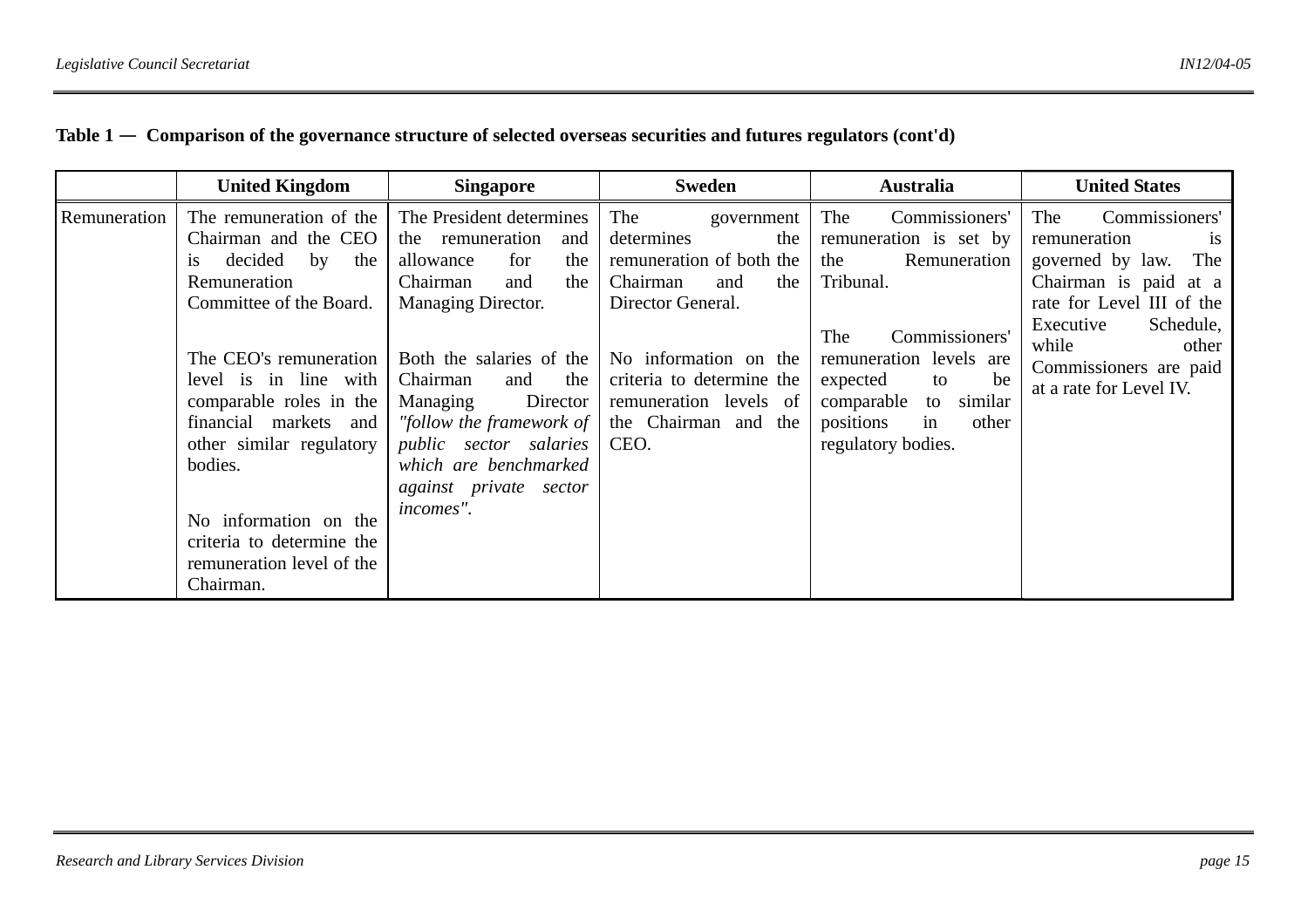|        | <b>United Kingdom</b>                                                                                                                                                                                                                             | <b>Singapore</b> | <b>Sweden</b> | <b>Australia</b>                                                                                                                                                                                     | <b>United States</b> |
|--------|---------------------------------------------------------------------------------------------------------------------------------------------------------------------------------------------------------------------------------------------------|------------------|---------------|------------------------------------------------------------------------------------------------------------------------------------------------------------------------------------------------------|----------------------|
| Review | The Board has recently   No.<br>undertaken a review of<br>its effectiveness, with the<br>assistance of external<br>consultants. The<br>outcome of the review<br>and follow-up actions<br>are expected to be<br>released in the summer<br>of 2005. |                  | No.           | is<br>The<br>government<br>conducting<br>an<br>the<br>assessment<br>on<br>ASIC's<br>governance<br>which<br>structure<br><i>is</i><br>expected to<br>be<br>completed in the first<br>quarter of 2005. | No.                  |

|  | Table $1$ $-$ Comparison of the governance structure of selected overseas securities and futures regulators (cont'd) |  |  |
|--|----------------------------------------------------------------------------------------------------------------------|--|--|
|  |                                                                                                                      |  |  |

 $\overline{\phantom{a}}$  , and the contract of the contract of the contract of the contract of the contract of the contract of the contract of the contract of the contract of the contract of the contract of the contract of the contrac Prepared by CHAU Pak kwan 28 December 2004 Tel: 2869 9593

*Information notes are compiled for Members and Committees of the Legislative Council. They are not legal or other professional advice and shall not be relied on as such. Information notes are subject to copyright owned by the Legislative Council Commission (the Commission). The Commission permits accurate reproduction of the information notes for non-commercial use in a manner not adversely*  affecting the Legislative Council, provided that acknowledgement is made stating the Research and Library Services Division of the Legislative Council Secretariat as the source and one copy of the *reproduction is sent to the Legislative Council Library.*

*----------------------------------------------------------------------------------------------------------------------------------------------------------------------------------------------------------------------------------------------------------------*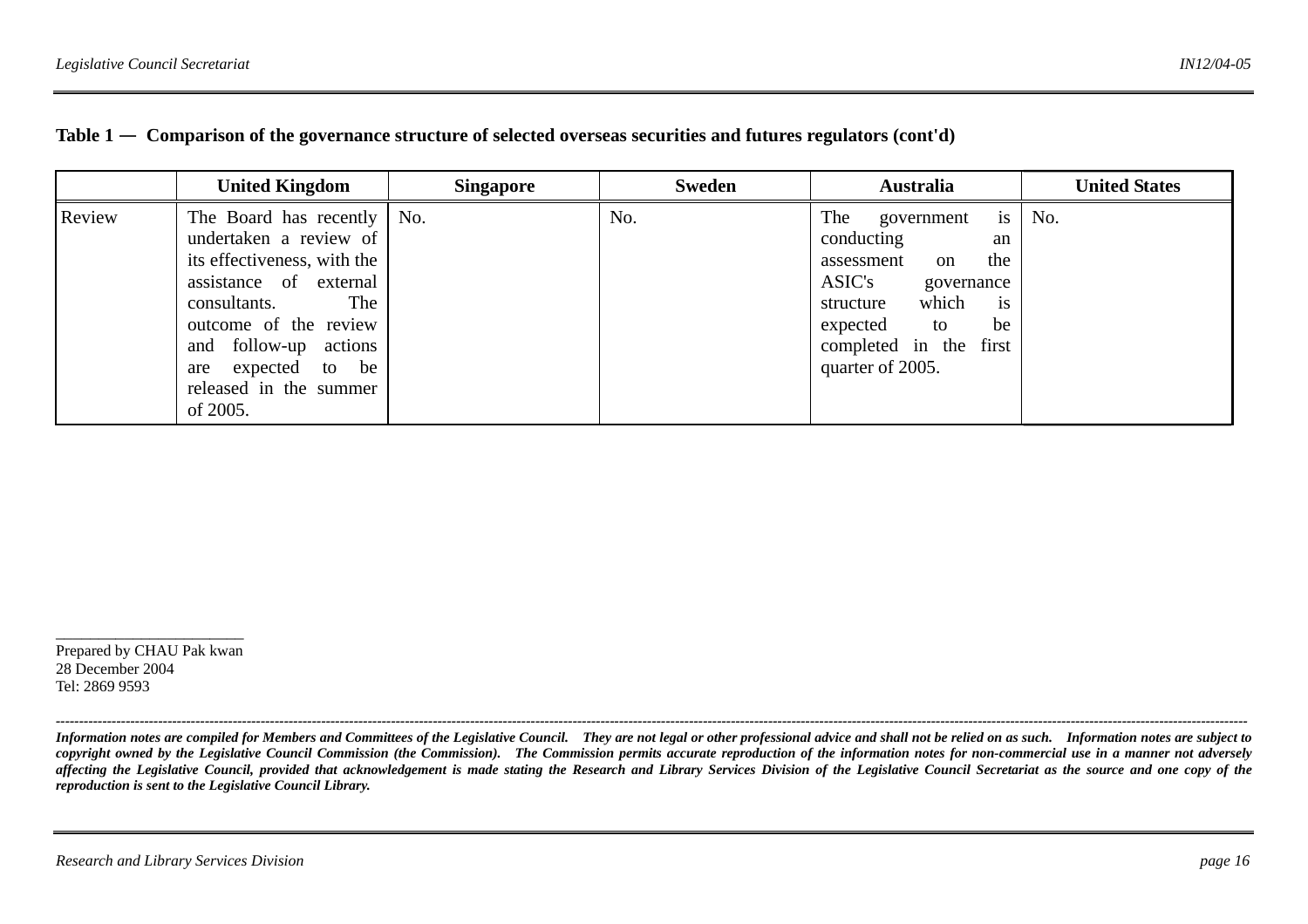#### **Appendix**

#### **The Roles of the Chairman and the Chief Executive of the Financial Services Authority**

# **Role of the Chairman**

- 1. The Chairman has no executive responsibility for the day-to-day running of the FSA.
- $2.5$ His key responsibilities are to:
	- i. establish and develop an effective Board:
	- ii. lead the Board as a team:
	- iii. plan and manage the Board's business:
	- iv. establish priorities for the FSA:
	- v. maintain and develop a productive relationship with the FSA Chief Executive, for whose recruitment he is responsible:
	- vi. with the Chief Executive, lead the communication of FSA policies with a wide range of constituencies. One purpose of this communication programme is to establish a clearer profile for the FSA, rather than one of an individual:
	- vii. represent the FSA on particular national and international financial institutions:
	- viii. establish and maintain high level contacts with the most important financial institutions worldwide:
	- ix. act as an accountability focus for the FSA, chairing its annual public meeting, giving evidence to select committees, and writing to the Chancellor (if needed) on the most significant issues arising under the formal exchange of letters of December 2000: and
	- x. represent the FSA in the most senior meetings of the Tripartite Standing Committee, alongside the Chancellor and Governor.
- 3. The Chairman discharges his responsibilities by ensuring:
	- the effectiveness of the Board in relation to (insofar as the Treasury can be influenced) the balance of Board appointments; the responsibilities, chairmanship and effectiveness of Board committees; the agenda for Board meetings; the relationship between executive and non-executive Board members; and the provision of appropriate, quality and timely information for directors:
	- ii. that the FSA's strategy is formulated clearly and is well understood internally and externally:
	- iii. that he provides a source of counsel and of challenge to the Chief Executive on how the FSA is run. This includes feedback to the Chief Executive on senior management performance, development and succession, and on organisational structure:
	- iv. regular evaluation of the performance of the Board, its committees and individual directors; and
	- v. that he is properly briefed on FSA business to enable him to discharge his duties as Chairman, and to represent the FSA publicly. The Chairman has an unlimited right to consult any FSA employee, require information on any aspect of FSA business, and attend any executive meeting within the FSA. He will not normally chair any executive committee.

Financial Services Authority 1 of 2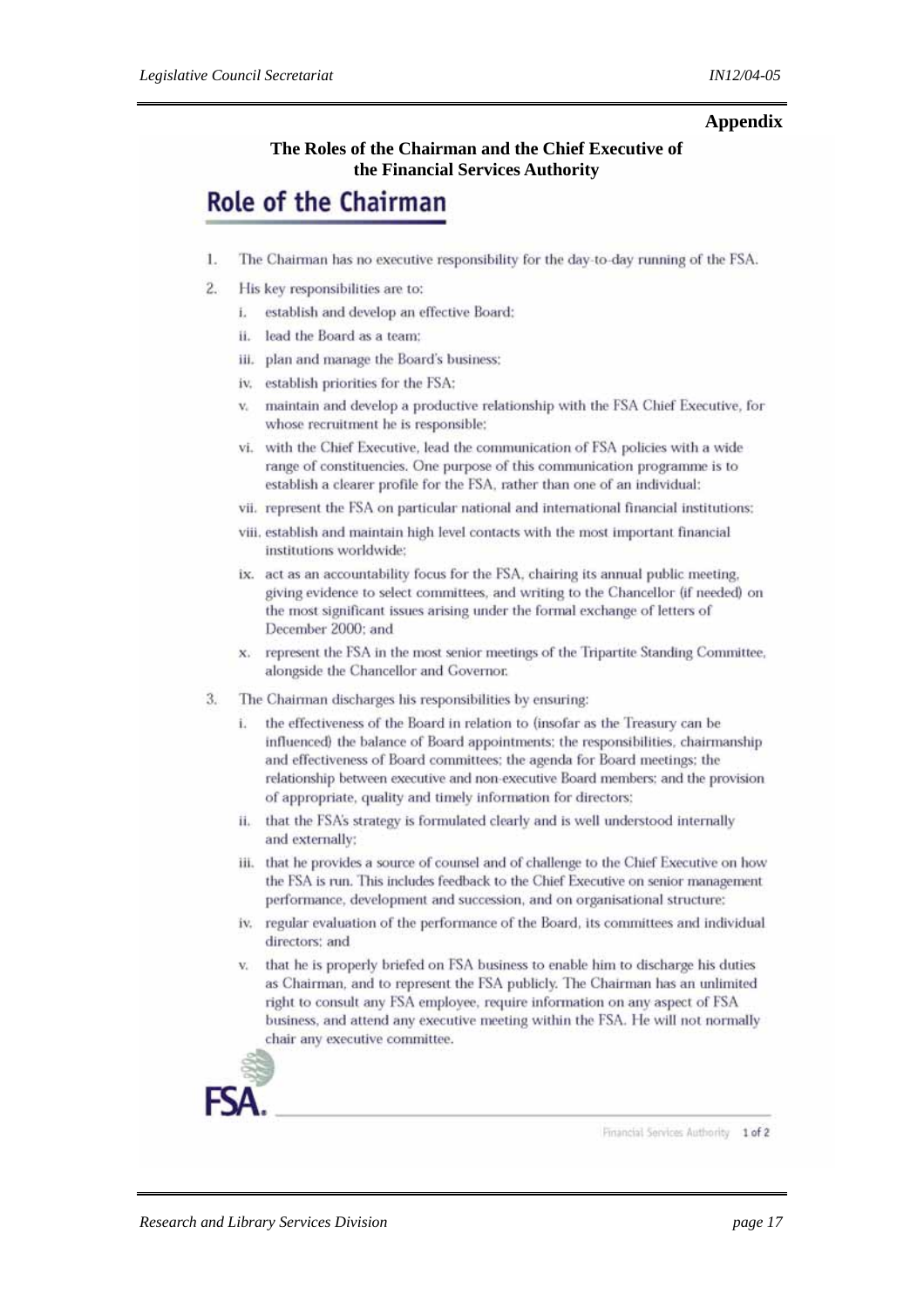#### **Appendix (cont'd)**

- 4. The Chairman and Chief Executive will discuss all major issues and emerging policies through frequent and normally informal meetings.
- The Company Secretary will report to the Chairman. 5.
- 6. The Chairman will chair the Appointments Committee of the Board.
- The Chairman will represent the FSA on the Court of the Bank of England, CESR and 7. the Financial Stability Forum.

## **Role of the Chief Executive**

- 1. The Chief Executive is responsible for implementing the strategy agreed by the Board, in whose formulation he will have played a major part. He has the executive responsibility for the FSA's business under authority delegated to him by the FSA Board.
- $2.$ The key responsibilities of the Chief Executive are:
	- i. reporting regularly to the Board with appropriate, timely and quality information so the Board can discharge its responsibilities effectively
	- ii. informing and consulting the Chairman on all matters of significance to the Board so that the Chairman and Board can properly discharge their responsibilities;
	- iii. developing and delivering the strategic objectives agreed with the Board:
	- iv. recommending to the Board significant operational changes and major capital expenditures where these are beyond his delegated authority:
	- assigning responsibilities clearly to senior management and overseeing the v. establishment of effective risk management and control systems:
	- vi. recruiting, developing and retaining talented people to work at the FSA; and in particular establishing a strong management team which is fairly and fully evaluated:
	- vii. communicating throughout the FSA the strategic objectives and the values of the FSA agreed with the Board, and ensuring that these are achieved in practice:
	- viii. sharing with the Chairman and with other members of the FSA senior management the responsibility for communicating the FSA's messages externally:
	- ix. represent the FSA on selected international financial institutions.
- All FSA staff, other than the Chairman's immediate staff and the Company Secretary,  $3.$ report to the Chief Executive.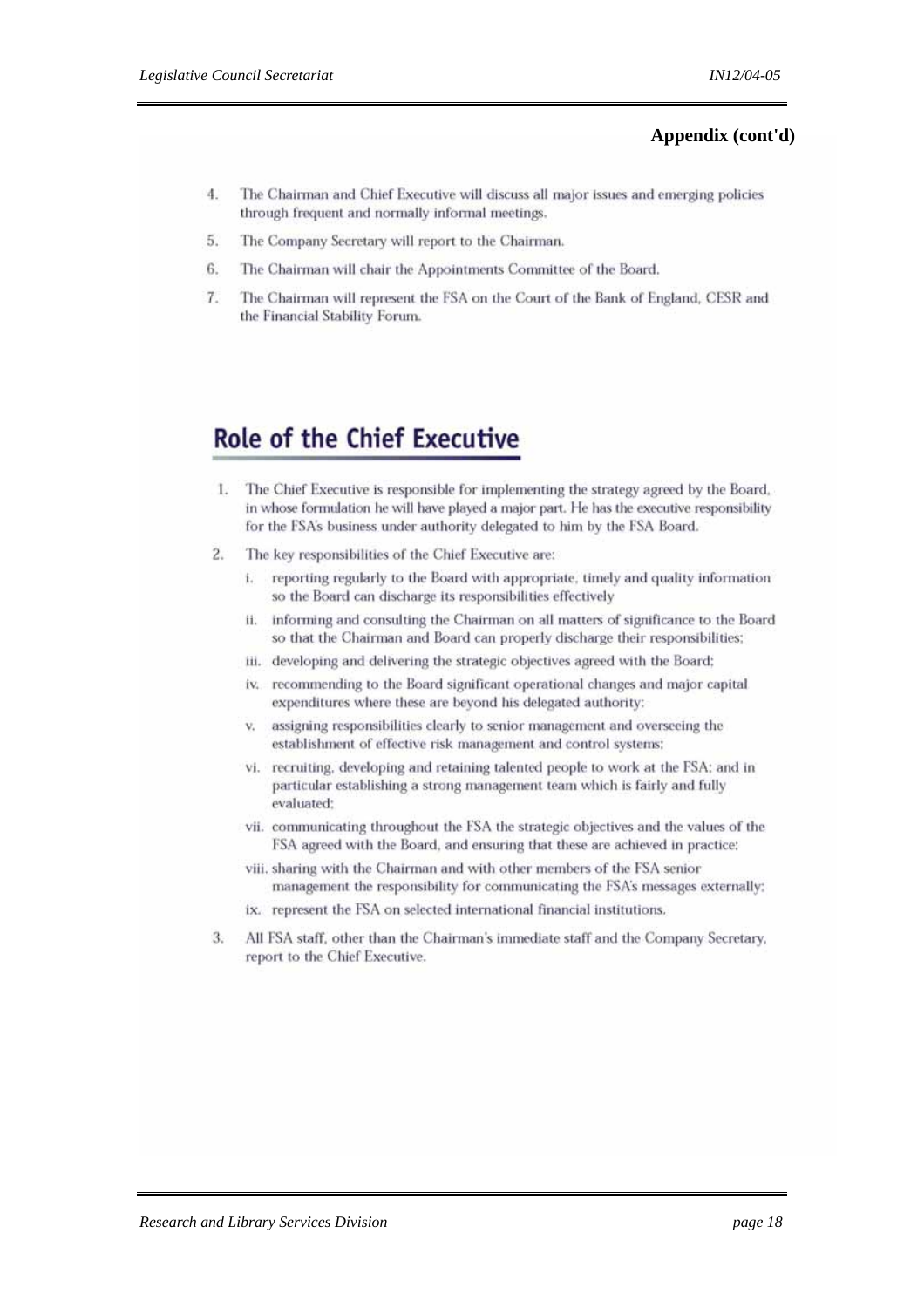#### **References**

- 1. Commonwealth of Australia. (2003) *Review of the Corporate Governance of Statutory Authorities and Office Holders*. Available from: http://www.finance.gov.au/governancestructures/docs/The\_Uhrig\_Report\_July\_2 003.pdf [Accessed 22 December 2004].
- 2. *Finansinspektionen Who We Are and What We Do*. (2004) Available from: http://www.fi.se/upload/90\_English/20\_Publications/20\_Miscellanous/whoweare .pdf [Accessed 10 December 2004].
- 3. *HM Treasury's Response to the First Report of the Joint Committee*. (1999) Available from: http://www.fsa.gov.uk/fsma/data/joint\_committee/first\_report// hmt\_response.htm#Accountability [Accessed 10 December 2004].
- 4. *Joint Committee on Financial Services and Markets First Report*. (1999) HC 328-I. April. Available from: http://www.publications.parliament.uk/pa/jt199899/jtselect/jtfinser/328/32802.ht m [Accessed 10 December 2004].
- 5. The Australian Securities and Investment Commission. (2002) *Annual Report 2001/02*.
- 6. The Australian Securities and Investment Commission. (2003) *Annual Report 2002/03*.
- 7. The Australian Securities and Investment Commission. (2004) *Annual Report 2003/04*.
- 8. The Financial Sector Advisory Council. (2003) *Review of the Outcomes of the Financial System Enquiry 1997*. Available from: http://www.treasury.gov.au/documents/860/PDF/FSAC%20Final%20Report.pdf [Accessed 22 December 2004].
- 9. The Financial Services Authority. (2004a) *Annual Report 2003/04*.
- 10. The Financial Services Authority. (2004b) *Governance of the Authority*. *Board Resolution of 18 March 2004*. Available from: http://www.fsa.gov.uk/board/governance.pdf [Accessed 15 December 2004].
- 11. The Minister for Finance and Administration's response to the Uhrig Report. (2004) 12 August. Available from: http://www.finance.gov.au/scripts/Media.asp?Table=MFA&Id=550 [Accessed 22 December 2004].
- 12. The Monetary Authority of Singapore. (2004) *Annual Report 2003/04*.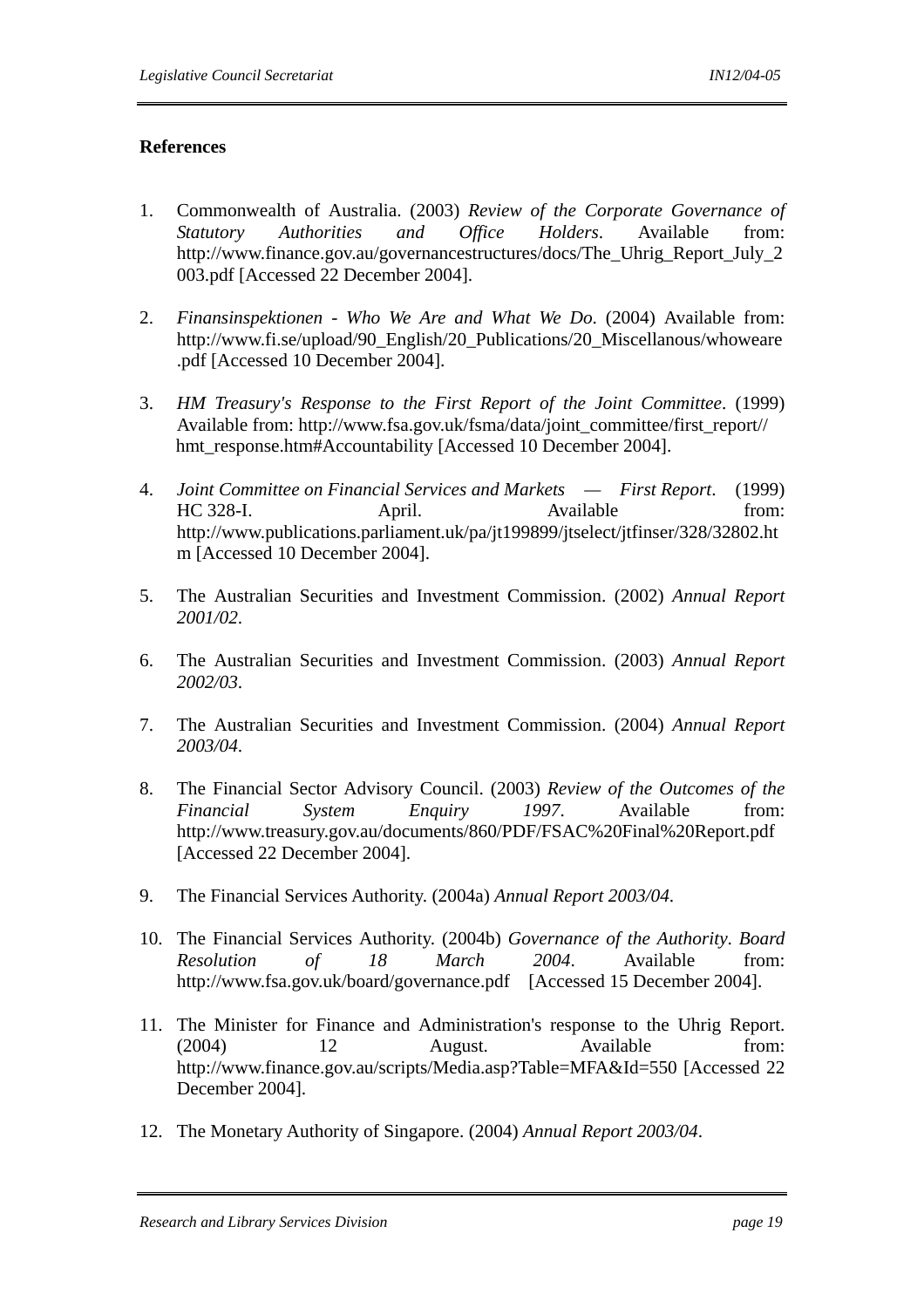13. The Remuneration Tribunal. (2004) *Determination 2004/13: Remuneration and Allowances for Holders of Full-Time Public Office*. Available from: http://www.remtribunal.gov.au/determinationsreports/byyear/2004dets/2004-13d etermination.pdf [Accessed 10 December 2004].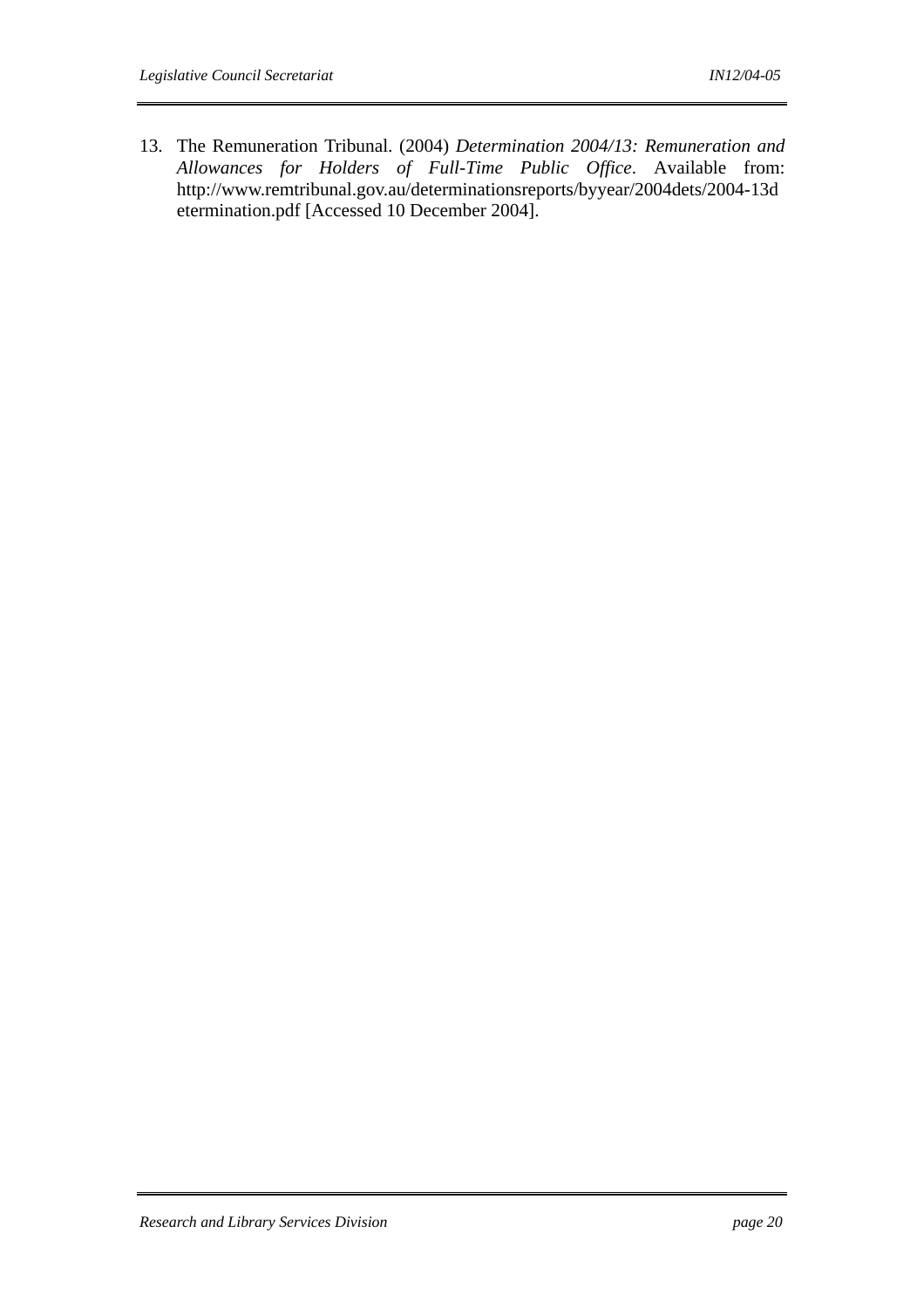# **Powers to Impose Sanctions on Listed Issuers and Directors**

| <b>Jurisdiction</b>  | <b>Powers to Impose Sanctions on Listed Issuers and Directors</b>                                                                                                                                                                                                                                                                                                                                                                                                                                                                                                                                                           | <b>Regulatory Decision Making Process</b>                                                                                                                                                        |
|----------------------|-----------------------------------------------------------------------------------------------------------------------------------------------------------------------------------------------------------------------------------------------------------------------------------------------------------------------------------------------------------------------------------------------------------------------------------------------------------------------------------------------------------------------------------------------------------------------------------------------------------------------------|--------------------------------------------------------------------------------------------------------------------------------------------------------------------------------------------------|
| <b>North America</b> |                                                                                                                                                                                                                                                                                                                                                                                                                                                                                                                                                                                                                             |                                                                                                                                                                                                  |
| Canada - Ontario     | On April 7, 2003, Ontario's Securities Act was amended so that the<br>Ontario Securities Commission (OSC) has the new power under<br>s.127 to order $-$<br>1. The payment of an "administrative penalty" of up to<br><b>CAD\$1 million</b> (US\$808,600) if a person or issuer fails to<br>comply with the Securities Act.<br>2. The disgorgement of amounts obtained as a result of the<br>non-compliance. The OSC will be able to apply amounts<br>it receives from disgorged profits to funds used to aid any<br>third parties approved by the Minister of Finance.<br>Other sanctions that the OSC may impose include – | The OSC has adopted a model in which Board<br>members (Commissioners) sit in panels of three to<br>decide disciplinary cases. Currently, eight out of the<br>11 Commissioners are non-executive. |
|                      | 3. An order that a person or company be reprimanded.<br>4. An order that a person resign one or more positions that the<br>person holds as a director or officer of an issuer.<br>5. An order that a person is prohibited from becoming or<br>acting as a director or officer of any issuer.                                                                                                                                                                                                                                                                                                                                |                                                                                                                                                                                                  |
| <b>United States</b> | The US is one of the most complex of the regimes with laws at $\vert$ The SEC, like all other public agencies in the US, is<br>both Federal and State levels and considerable jurisprudence built                                                                                                                                                                                                                                                                                                                                                                                                                           | required by the Administrative Procedure Act 1946 to                                                                                                                                             |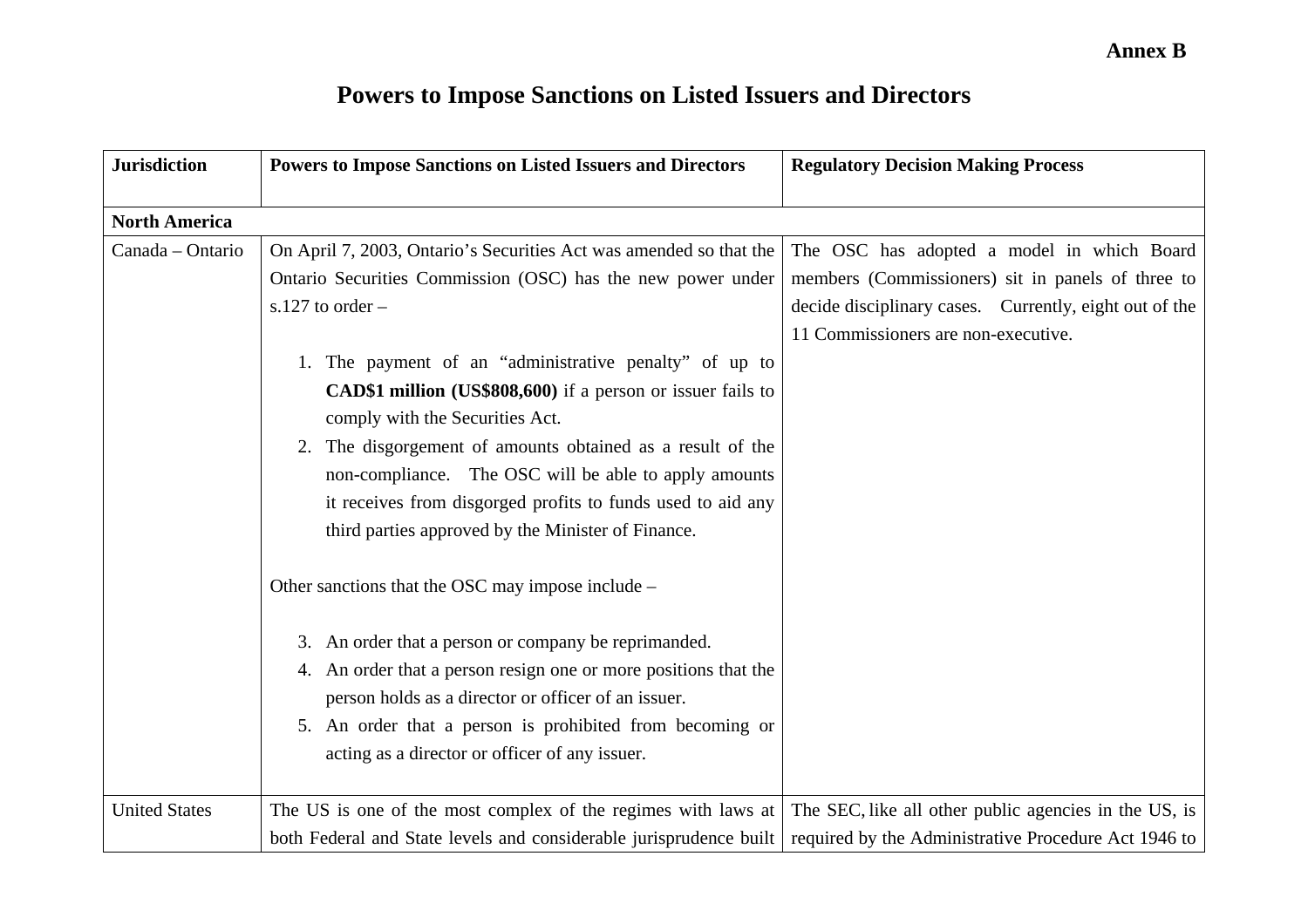up over 80 years.

Under s.21(d)(3) of the Securities Exchange Act of 1934, the US Securities and Exchanges Commission (SEC) may bring an action in **court** seeking money penalties in civil actions up to **US\$100,000 (a natural person) or US\$500,000 (any other person**) for each breach and/or disgorgement of profits. Proceedings are settled with corporations agreeing to pay far higher penalties. In each of its last two fiscal years, the SEC has obtained judgments (principally settlements approved by the Court) for more than US\$2 billion in civil penalties. According to the SEC, this has resulted in a profound shift in the corporate culture towards cooperation and compliance.

At the Federal level, the SEC does not have specific power to impose monetary penalties on issuers and their directors in its own administrative proceedings unless they are regulated entities. However, in practice **it uses undertakings in administrative settlements to achieve the same result**. Corporations agree to settlements to stem the cost and negative publicity of otherwise protracted litigation with the SEC, whilst bringing finality without any admission of wrongdoing. Corporations fear that formal findings in administrative proceedings will provide a basis for **class action lawsuits** resulting in the award of damages for which directors may be personally liable.

Legislation has been **proposed** (H.R. 2179) that would empower

appoint Administrative Law Judges to make disciplinary decisions. The Act provides that "[a]n employee or agent in the performance of investigative or prosecuting functions for an agency in a case may not, in that or a factually related case, participate or advise in the decision…". The SEC has five Administrative Law Judges who operate independently from the SEC but whose offices are co-located with those of the SEC.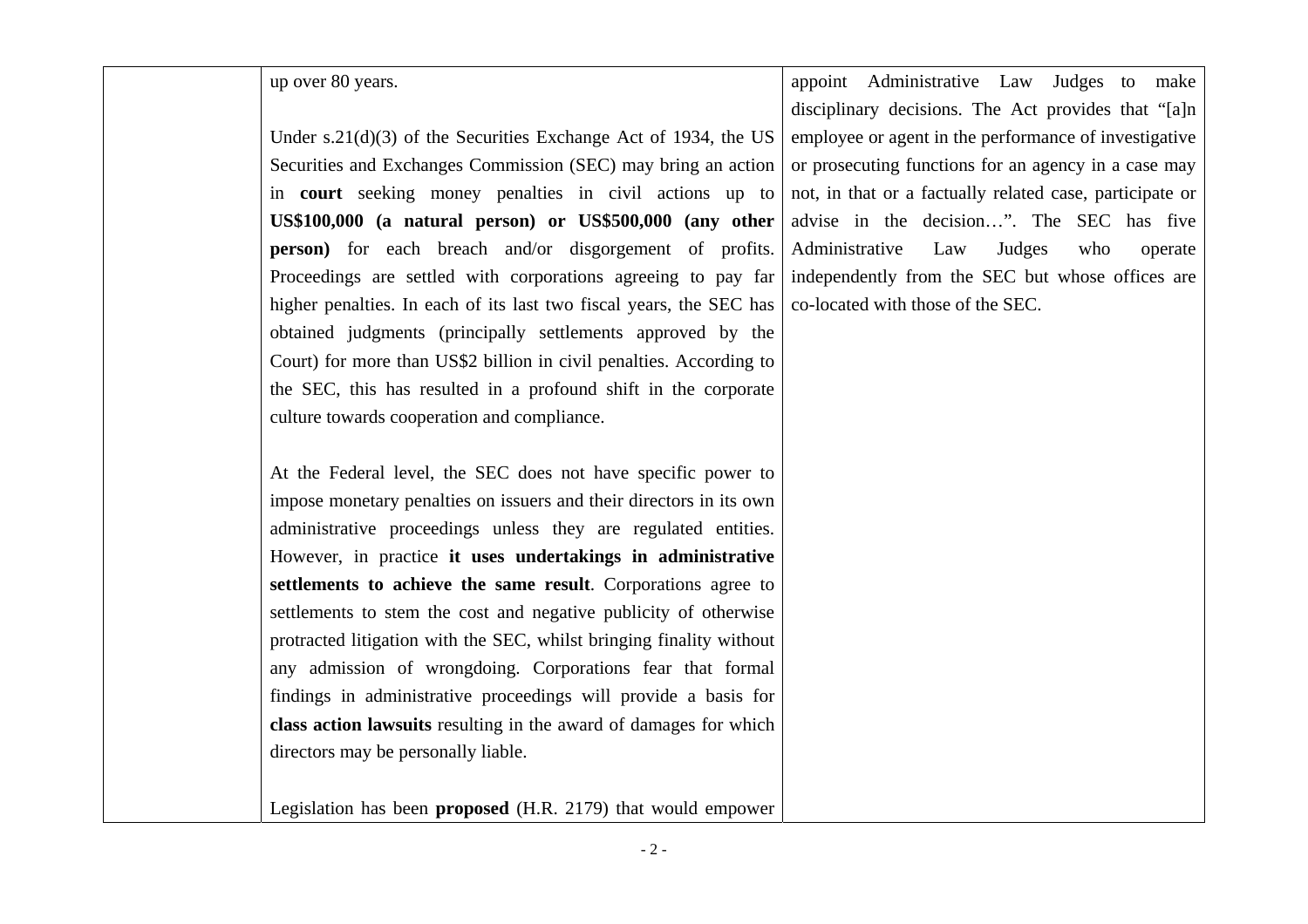the SEC to impose monetary penalties of up to US\$1,000,000 for a natural person and US\$2,000,000 for a corporation. This was supported by the SEC and sponsored by Representative Oxley (of Sarbanes-Oxley Act fame). It has not yet been approved by Congress.

At the State level, Eliot Spitzer, Attorney General of New York State, has also achieved notable settlements in a number of cases commenced under the New York State Securities Law, commonly known as the Martin Act. Adverse publicity and the fear of class action law suits have, again, been key elements motivating corporations to settle.

Apart from financial penalties, in the SEC's own proceedings, the SEC may make an order –

- 1. Requiring disgorgement of any ill gotten gains by issuers and their directors.
- 2. Requiring the issuer or director to cease and desist from committing violations of the securities laws and from any future violation of the same provisions and may, in addition, require compliance or future compliance with the laws.
- 3. Prohibiting any person who has violated s.10(b) of the Securities Exchange Act from acting as an officer or director of a listed issuer (i.e. disqualification).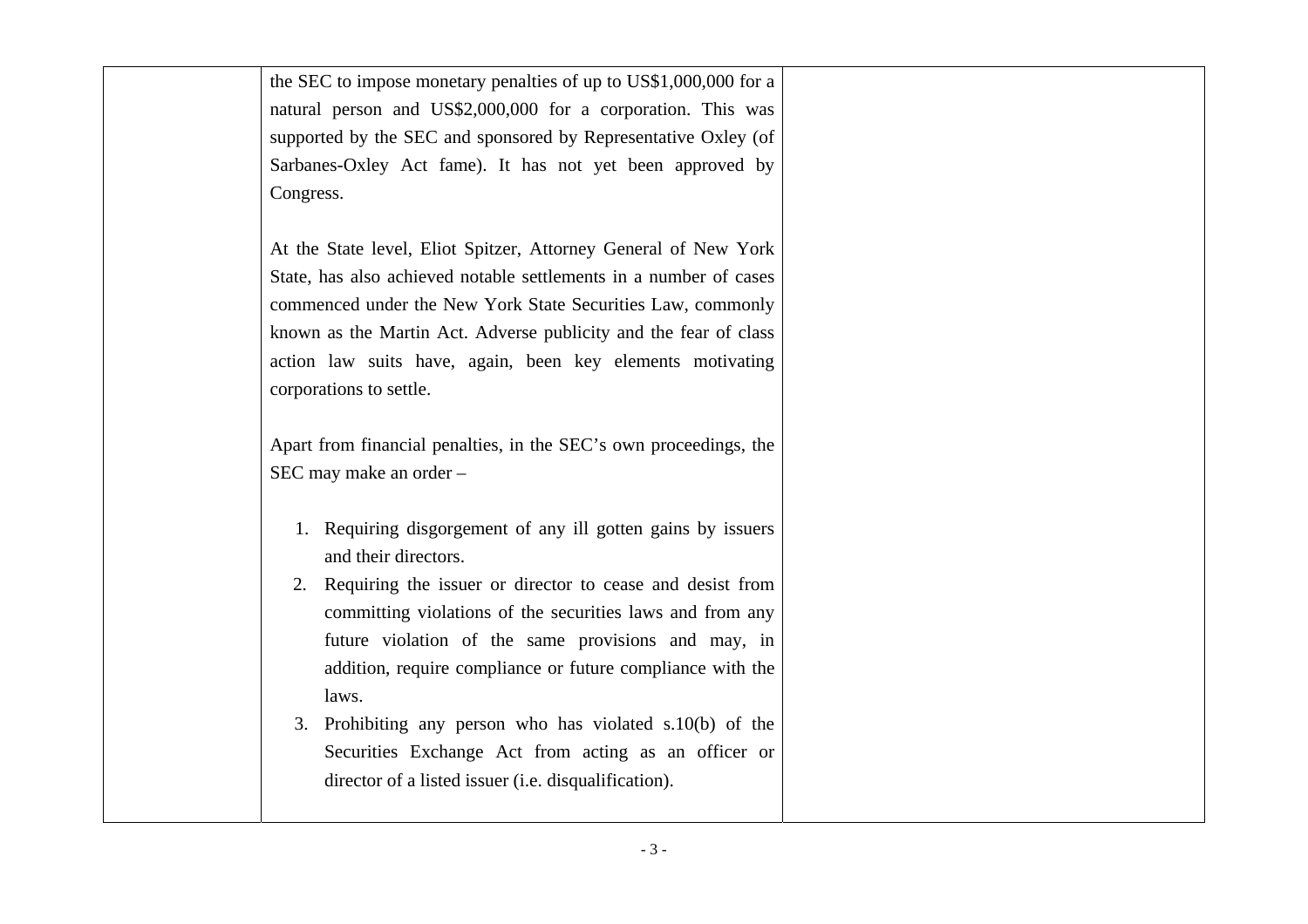| Spain | The imposition of sanctions for "very serious infringements" of the<br>Securities Markets Act (SMA) (e.g. failure by a securities issuer to<br>disclose price sensitive information which may have a significant<br>effect on the price of an issuer's shares) rests with the National<br>Securities Markets Commission which can impose sanctions<br>$including -$<br>1. Administrative fines on persons and entities related to the<br>securities market of up to 5 times the amount of the gross<br>profit obtained as the result of the actions or omissions of<br>which the infringement consists. In the event that this<br>criterion is not applicable, fines may be imposed up to the<br>greatest of the following amounts:<br>- 5% of the equity of the breaching company; | The disciplinary process follows defined steps and the<br>whole procedure must be in writing. The National<br>Securities Markets Commission internally then<br>decides whether to impose sanctions. If the behaviour<br>National Securities Markets Commission proposes<br>the decision. |
|-------|-------------------------------------------------------------------------------------------------------------------------------------------------------------------------------------------------------------------------------------------------------------------------------------------------------------------------------------------------------------------------------------------------------------------------------------------------------------------------------------------------------------------------------------------------------------------------------------------------------------------------------------------------------------------------------------------------------------------------------------------------------------------------------------|------------------------------------------------------------------------------------------------------------------------------------------------------------------------------------------------------------------------------------------------------------------------------------------|
|       |                                                                                                                                                                                                                                                                                                                                                                                                                                                                                                                                                                                                                                                                                                                                                                                     |                                                                                                                                                                                                                                                                                          |
|       |                                                                                                                                                                                                                                                                                                                                                                                                                                                                                                                                                                                                                                                                                                                                                                                     |                                                                                                                                                                                                                                                                                          |
|       |                                                                                                                                                                                                                                                                                                                                                                                                                                                                                                                                                                                                                                                                                                                                                                                     |                                                                                                                                                                                                                                                                                          |
|       |                                                                                                                                                                                                                                                                                                                                                                                                                                                                                                                                                                                                                                                                                                                                                                                     | is considered a very serious infringement, the                                                                                                                                                                                                                                           |
|       |                                                                                                                                                                                                                                                                                                                                                                                                                                                                                                                                                                                                                                                                                                                                                                                     | the sanction and the Ministry of the Economy makes                                                                                                                                                                                                                                       |
|       |                                                                                                                                                                                                                                                                                                                                                                                                                                                                                                                                                                                                                                                                                                                                                                                     |                                                                                                                                                                                                                                                                                          |
|       |                                                                                                                                                                                                                                                                                                                                                                                                                                                                                                                                                                                                                                                                                                                                                                                     |                                                                                                                                                                                                                                                                                          |
|       |                                                                                                                                                                                                                                                                                                                                                                                                                                                                                                                                                                                                                                                                                                                                                                                     |                                                                                                                                                                                                                                                                                          |
|       |                                                                                                                                                                                                                                                                                                                                                                                                                                                                                                                                                                                                                                                                                                                                                                                     |                                                                                                                                                                                                                                                                                          |
|       |                                                                                                                                                                                                                                                                                                                                                                                                                                                                                                                                                                                                                                                                                                                                                                                     |                                                                                                                                                                                                                                                                                          |
|       |                                                                                                                                                                                                                                                                                                                                                                                                                                                                                                                                                                                                                                                                                                                                                                                     |                                                                                                                                                                                                                                                                                          |
|       |                                                                                                                                                                                                                                                                                                                                                                                                                                                                                                                                                                                                                                                                                                                                                                                     |                                                                                                                                                                                                                                                                                          |
|       |                                                                                                                                                                                                                                                                                                                                                                                                                                                                                                                                                                                                                                                                                                                                                                                     |                                                                                                                                                                                                                                                                                          |
|       |                                                                                                                                                                                                                                                                                                                                                                                                                                                                                                                                                                                                                                                                                                                                                                                     |                                                                                                                                                                                                                                                                                          |
|       | - 5% of the total funds whether or not belonging to the                                                                                                                                                                                                                                                                                                                                                                                                                                                                                                                                                                                                                                                                                                                             |                                                                                                                                                                                                                                                                                          |
|       | company, used to commit the breach; and                                                                                                                                                                                                                                                                                                                                                                                                                                                                                                                                                                                                                                                                                                                                             |                                                                                                                                                                                                                                                                                          |
|       | - about Euro 300,000 (US\$391,700).                                                                                                                                                                                                                                                                                                                                                                                                                                                                                                                                                                                                                                                                                                                                                 |                                                                                                                                                                                                                                                                                          |
|       | As the fine is a multiple of the gross profit this is                                                                                                                                                                                                                                                                                                                                                                                                                                                                                                                                                                                                                                                                                                                               |                                                                                                                                                                                                                                                                                          |
|       | effectively a combined fining/disgorgement power.                                                                                                                                                                                                                                                                                                                                                                                                                                                                                                                                                                                                                                                                                                                                   |                                                                                                                                                                                                                                                                                          |
|       | Suspension for up to one year, of the exercise of any<br>2.                                                                                                                                                                                                                                                                                                                                                                                                                                                                                                                                                                                                                                                                                                                         |                                                                                                                                                                                                                                                                                          |
|       | director or management position within the breaching                                                                                                                                                                                                                                                                                                                                                                                                                                                                                                                                                                                                                                                                                                                                |                                                                                                                                                                                                                                                                                          |
|       | entity.                                                                                                                                                                                                                                                                                                                                                                                                                                                                                                                                                                                                                                                                                                                                                                             |                                                                                                                                                                                                                                                                                          |
|       | 3. A public reprimand.                                                                                                                                                                                                                                                                                                                                                                                                                                                                                                                                                                                                                                                                                                                                                              |                                                                                                                                                                                                                                                                                          |
|       | 4. A private reprimand.                                                                                                                                                                                                                                                                                                                                                                                                                                                                                                                                                                                                                                                                                                                                                             |                                                                                                                                                                                                                                                                                          |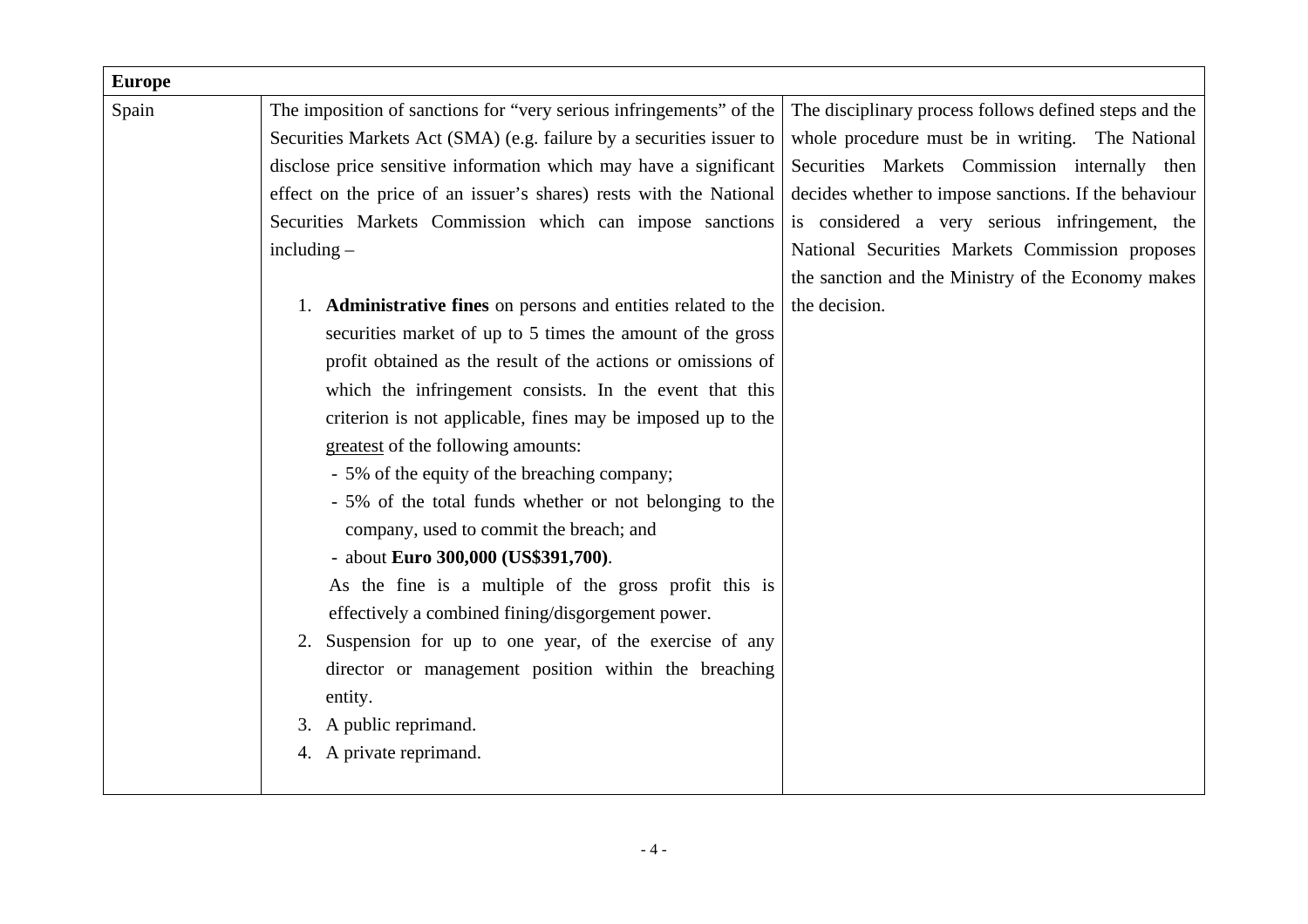|                       | Where the breaching party is an entity (not a person), the National                                                                                                                                                                                                                                                                                    |                                                         |
|-----------------------|--------------------------------------------------------------------------------------------------------------------------------------------------------------------------------------------------------------------------------------------------------------------------------------------------------------------------------------------------------|---------------------------------------------------------|
|                       | Securities Markets Commission may also impose one of the                                                                                                                                                                                                                                                                                               |                                                         |
|                       | following sanctions on members of the senior management of the                                                                                                                                                                                                                                                                                         |                                                         |
|                       | entity who are responsible for the infringement :                                                                                                                                                                                                                                                                                                      |                                                         |
|                       | 1. A fine up to the greater of the following amounts:<br>- 5% of the total funds, whether or not belonging to the<br>company, used to commit the breach.<br>- about Euro 300,000 (US\$391,700).<br>2. Suspension for up to three years from exercising his<br>position within the breaching company.<br>A public reprimand.<br>4. A private reprimand. |                                                         |
| <b>United Kingdom</b> | Under the Financial Services and Markets Act (FSMA), if an issuer                                                                                                                                                                                                                                                                                      | The Financial Services Agency (FSA) set up the          |
|                       | of listed securities or a listing applicant has contravened any                                                                                                                                                                                                                                                                                        | (RDC)<br>Regulatory<br>Decisions<br>Committee           |
|                       | provision of the UK listing rules, the FSA may -                                                                                                                                                                                                                                                                                                       | administratively as an FSA committee in response to     |
|                       |                                                                                                                                                                                                                                                                                                                                                        | section 395(2) of the FSMA. This section provides       |
|                       | 1. Impose on the corporation and its directors a <b>monetary</b>                                                                                                                                                                                                                                                                                       | that the decision-making "procedure must be             |
|                       | penalty of such amount as it considers appropriate (i.e. an                                                                                                                                                                                                                                                                                            | designed to secure, among other things, that the        |
|                       | unlimited fining power).                                                                                                                                                                                                                                                                                                                               | decision which gives rise to the obligation to give     |
|                       | 2. Publish a censure statement.                                                                                                                                                                                                                                                                                                                        | any[supervisory, warning or decision]notice is          |
|                       | 3. Issue private warnings to issuers or directors.                                                                                                                                                                                                                                                                                                     | taken by a person not directly involved in establishing |
|                       | The sanctioning decisions are made by the independent regulatory                                                                                                                                                                                                                                                                                       | the evidence on which that decision is based". The      |
|                       | decision committee made up of non-official members.                                                                                                                                                                                                                                                                                                    | RDC is made up of 24 persons, all but one of whom       |
|                       |                                                                                                                                                                                                                                                                                                                                                        | (the chairman) being external to the FSA. It sits in    |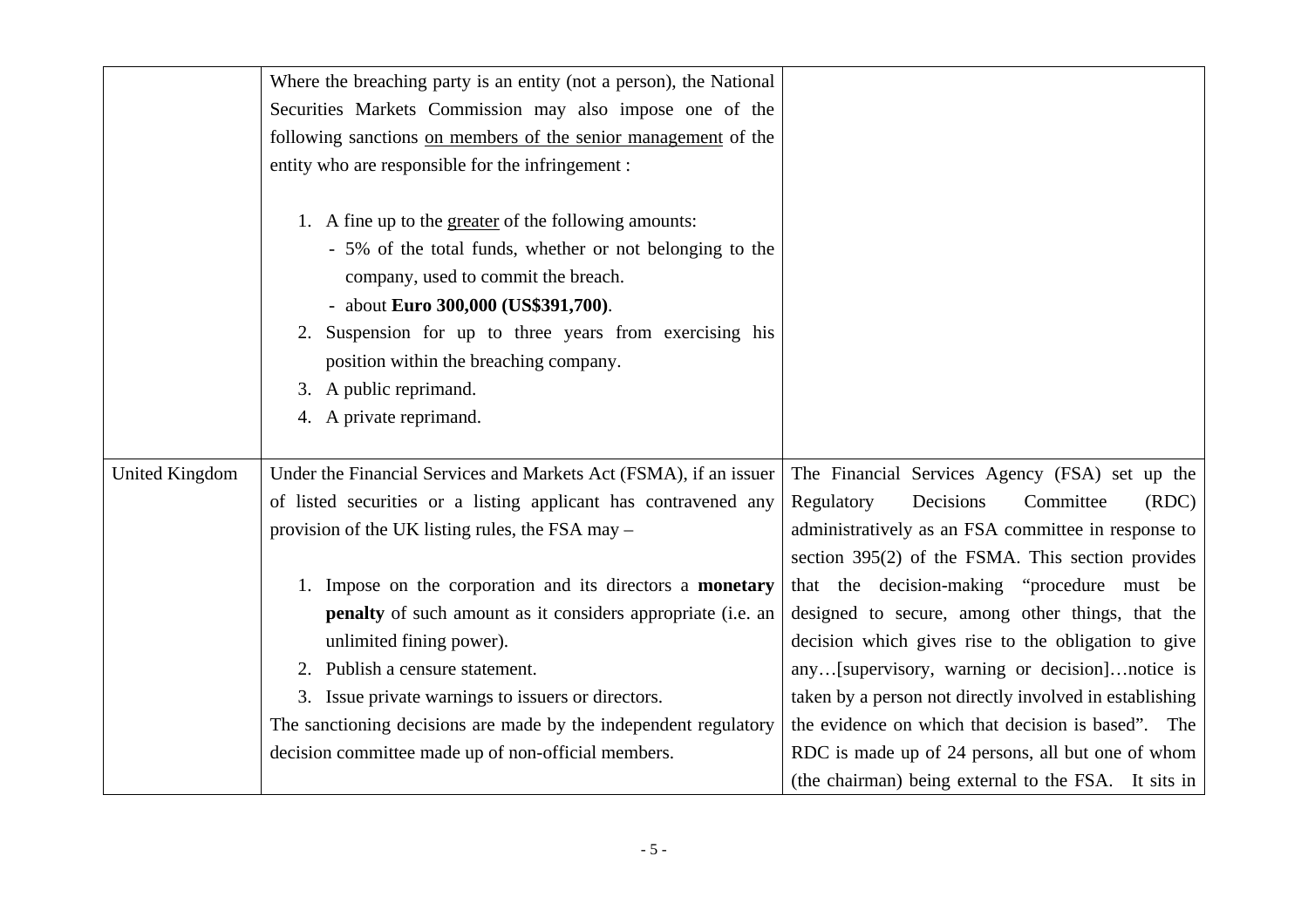separate panels of eight to consider warning notices and panels of three to consider decision notices. The RDC is under review. The FSA is currently conducting the Enforcement Process Review which covers "the options for making regulatory decisions based on a fair procedure by persons not directly involved in establishing the evidence on which those decisions are based, as required by the FSMA".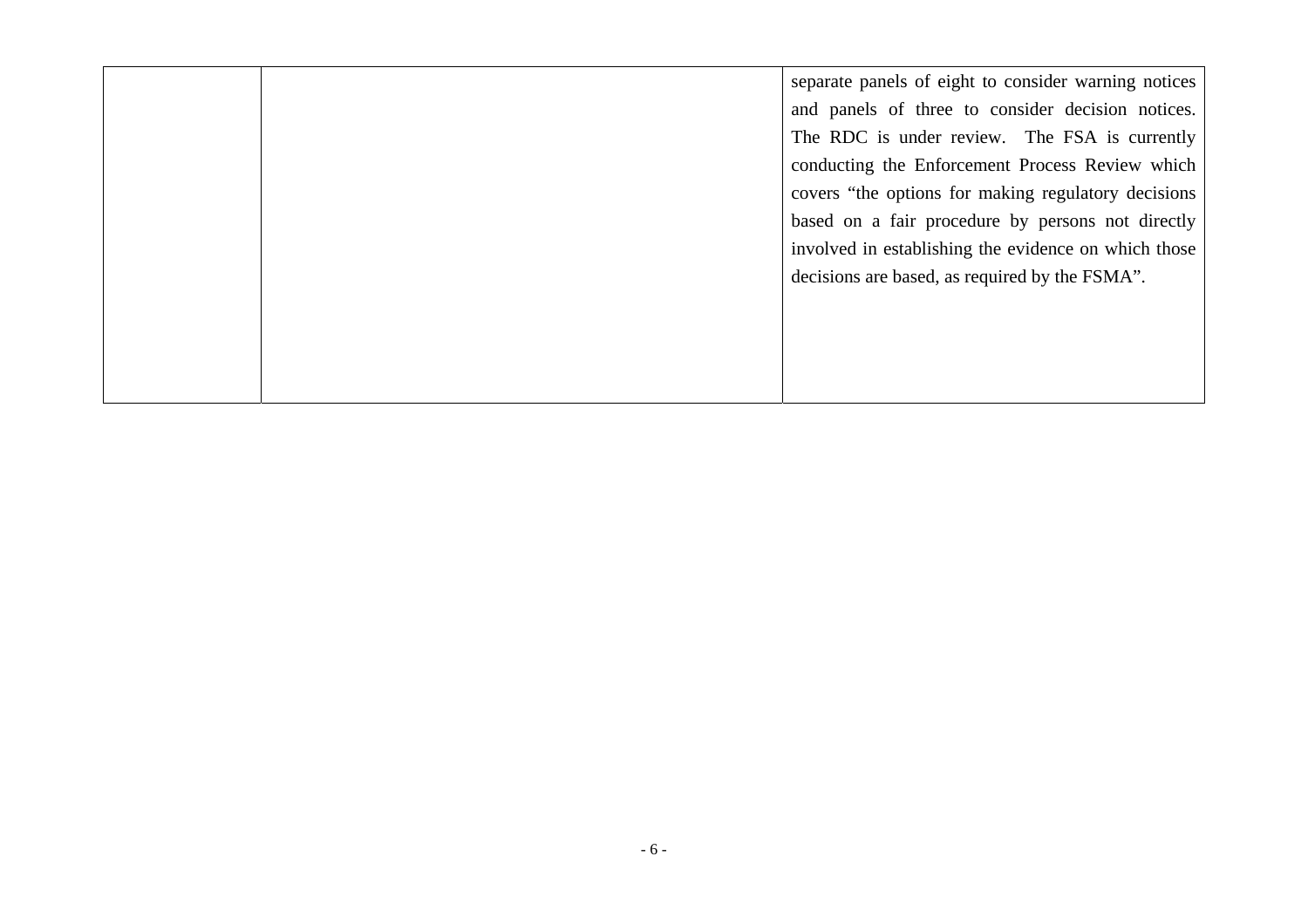| <b>Asia-Pacific</b> |                                                                        |                                                      |
|---------------------|------------------------------------------------------------------------|------------------------------------------------------|
| Singapore           | Under the Securities and Futures Act 2001 (SFA), the Monetary          | Under the SFA, the MAS can, with the consent of the  |
|                     | Authority of Singapore (MAS) may commence civil proceedings in         | public prosecutor, seek an order from the court      |
|                     | court for failure to provide the securities exchange with              | requiring that a person pays a civil penalty to MAS. |
|                     | information that the listing rules require to be disclosed (i.e.       |                                                      |
|                     | contravention of s.203 SFA).                                           |                                                      |
|                     |                                                                        |                                                      |
|                     | For an individual, including directors and officers, the maximum       |                                                      |
|                     | level of fines is 3 times the amount of profit gained/loss avoided or  |                                                      |
|                     | S\$50,000 (US\$30,200), whichever is greater. If no profit             |                                                      |
|                     | gained/loss avoided, then the maximum is S\$2 million (US\$1.21)       |                                                      |
|                     | million).                                                              |                                                      |
|                     |                                                                        |                                                      |
|                     | For an issuer, the maximum level of fines is 3 times the amount of     |                                                      |
|                     | profit gained/loss avoided or S\$100,000 (US\$60,400), whichever is    |                                                      |
|                     | greater. If no profit gained/loss avoided, then the maximum is         |                                                      |
|                     | S\$2 million (US\$1.21 million).                                       |                                                      |
|                     |                                                                        |                                                      |
|                     | MAS may, at its discretion, <b>compound</b> (settle) any offence under |                                                      |
|                     | the SFA which is prescribed as a compoundable offence by               |                                                      |
|                     | collecting from a person reasonably suspected of having committed      |                                                      |
|                     | the offence a sum of money not exceeding the maximum fine              |                                                      |
|                     | prescribed for that offence (s.336 SFA).                               |                                                      |
|                     |                                                                        |                                                      |
| Australia           | In July 2004, the Australian Securities and Investment Commission      | The ASIC has adopted a model of internal             |
|                     | (ASIC) was given a new power under the Corporations Act to issue       | decision-making by a director of enforcement (who    |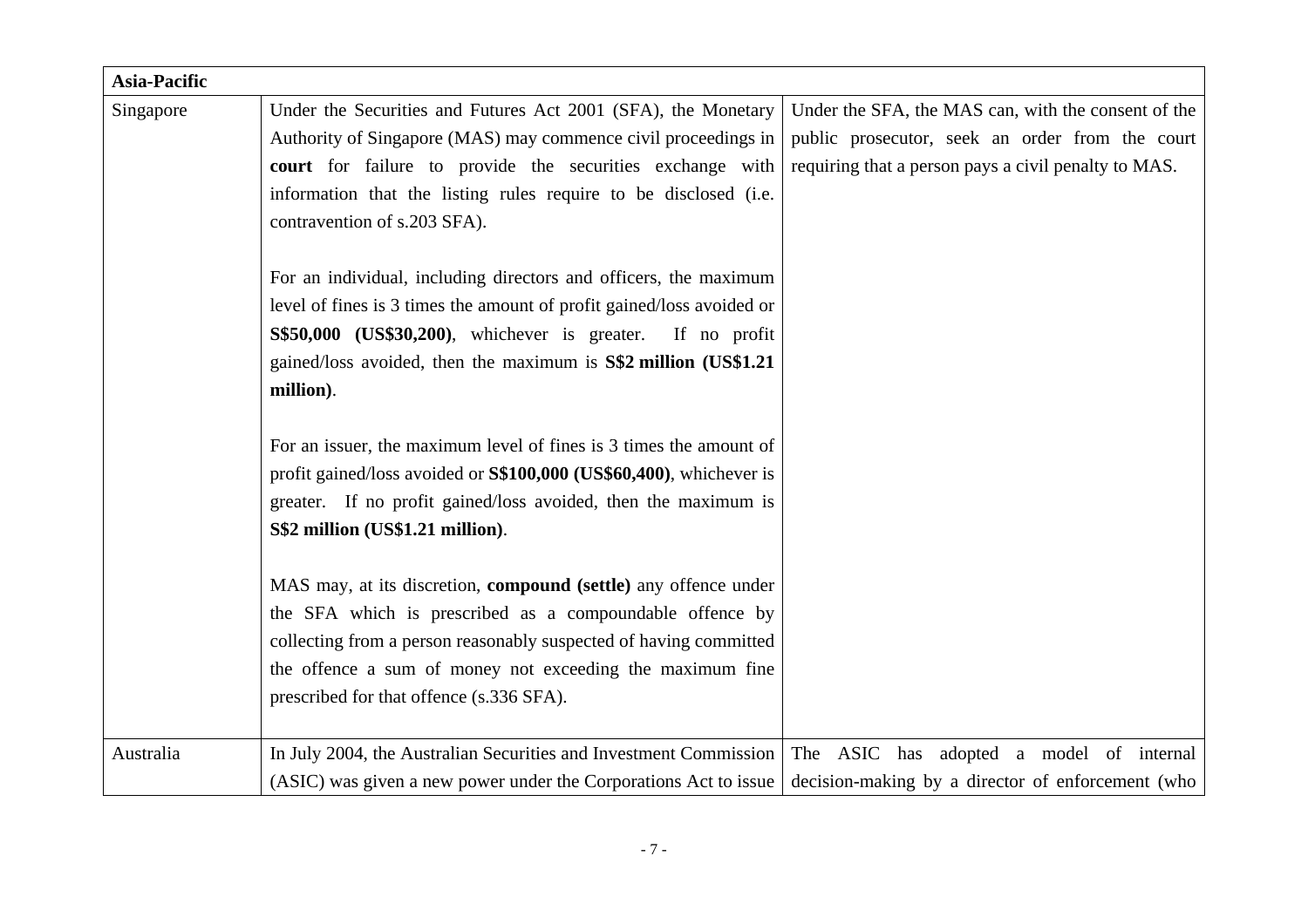| infringement notices where there is a breach of continuous           | has not been involved in the investigation) to whom |
|----------------------------------------------------------------------|-----------------------------------------------------|
| disclosure requirements. Infringement notices are designed to        | such power has been delegated.                      |
| provide a fast and effective remedy so that redress is proportionate |                                                     |
| and proximate in time to the alleged breach.                         |                                                     |
|                                                                      |                                                     |
| The penalty issued in the infringement notice imposed on issuers     |                                                     |
| can be A\$33,000 (US\$25,800), A\$66,000 (US\$51,600) or             |                                                     |
| A\$100,000 (US\$78,150) depending on the severity of the breach.     |                                                     |
|                                                                      |                                                     |
| If the notice is not complied with, and ASIC commences civil         |                                                     |
| proceedings, a <b>court</b> could impose a fine of up to             |                                                     |
| A\$1 million (US\$781,500).                                          |                                                     |
|                                                                      |                                                     |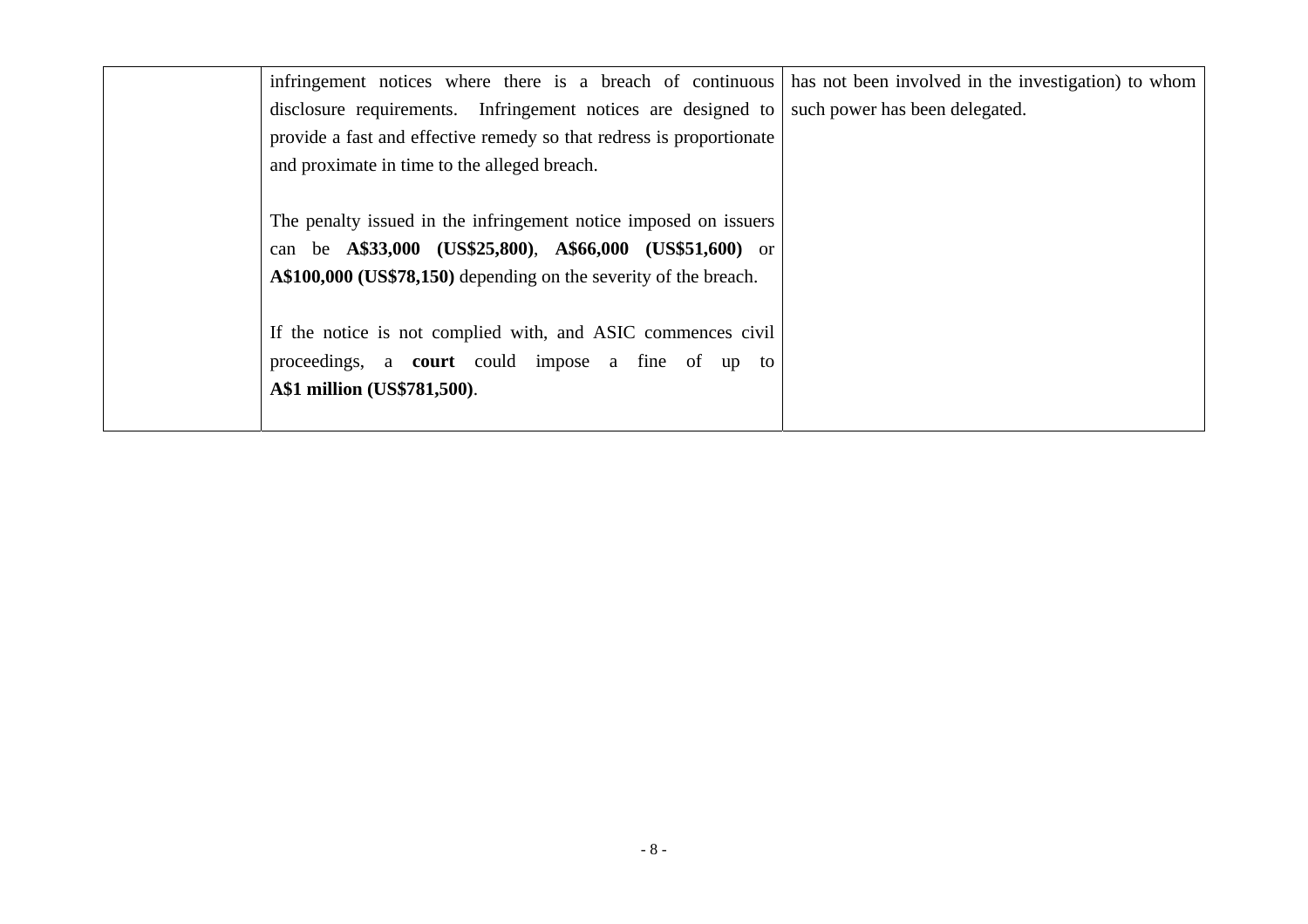# **Mechanism for Reviews/Appeals on Regulatory Decisions Relating to Listing**

| <b>Jurisdiction</b>     | <b>Appealable decisions</b>               | <b>Bodies handling appeals</b>   | <b>Further appeals [if any]</b> |  |  |  |
|-------------------------|-------------------------------------------|----------------------------------|---------------------------------|--|--|--|
| <b>North America</b>    |                                           |                                  |                                 |  |  |  |
| Canada - Ontario        | Decisions of a panel (comprising)         | A review panel of OSC comprising | Divisional Court                |  |  |  |
|                         | 3 Commissioners of the Ontario Securities | 3 Commissioners of OSC           |                                 |  |  |  |
|                         | Commission (OSC))                         |                                  |                                 |  |  |  |
|                         |                                           |                                  |                                 |  |  |  |
| <b>United States of</b> | Decisions by an Administration Law        | Commission [Review by]           | US Court of Appeals             |  |  |  |
| America                 | Judge of the Securities and Exchange      | Commissioners]                   |                                 |  |  |  |
|                         | Commission                                |                                  |                                 |  |  |  |
|                         |                                           |                                  |                                 |  |  |  |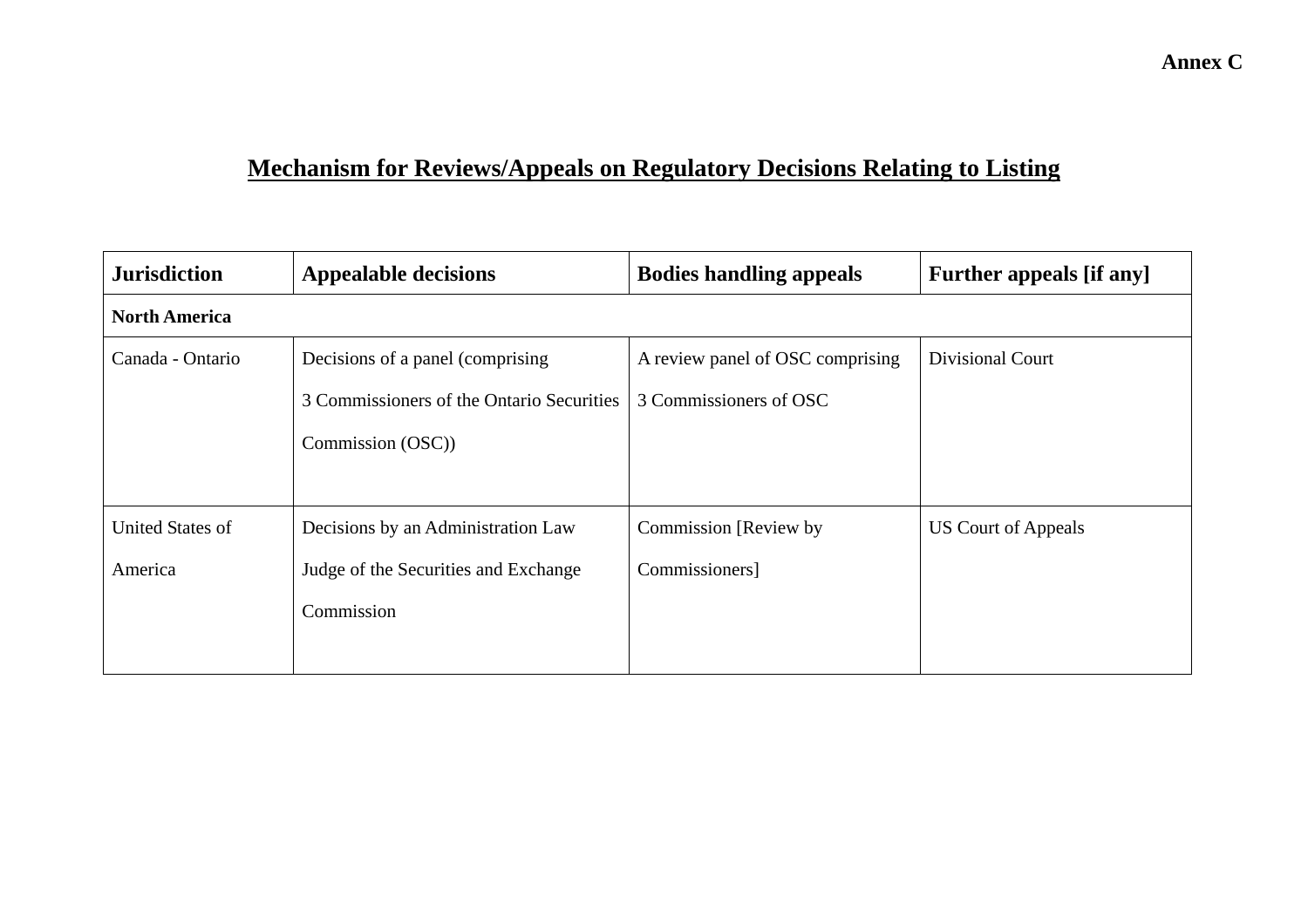| <b>Jurisdiction</b> | <b>Appealable decisions</b>                 | <b>Bodies handling appeals</b>        | <b>Further appeals [if any]</b> |
|---------------------|---------------------------------------------|---------------------------------------|---------------------------------|
| <b>Europe</b>       |                                             |                                       |                                 |
| Spain               | Decisions to impose sanctions for very      | Spanish Administrative Courts         | [Information not readily]       |
|                     | serious infringements of the Securities     |                                       | available]                      |
|                     | Markets Act (e.g. failure to disclose price |                                       |                                 |
|                     | sensitive information is a "very serious    |                                       |                                 |
|                     | infringement") by the National Securities   |                                       |                                 |
|                     | <b>Market Commission</b>                    |                                       |                                 |
|                     |                                             |                                       |                                 |
| United Kingdom      | Any decision of the Financial Services      | <b>Financial Services and Markets</b> | Court of Appeal or Court of     |
|                     | Agency                                      | Tribunal                              | Session in Scotland             |
|                     |                                             |                                       |                                 |